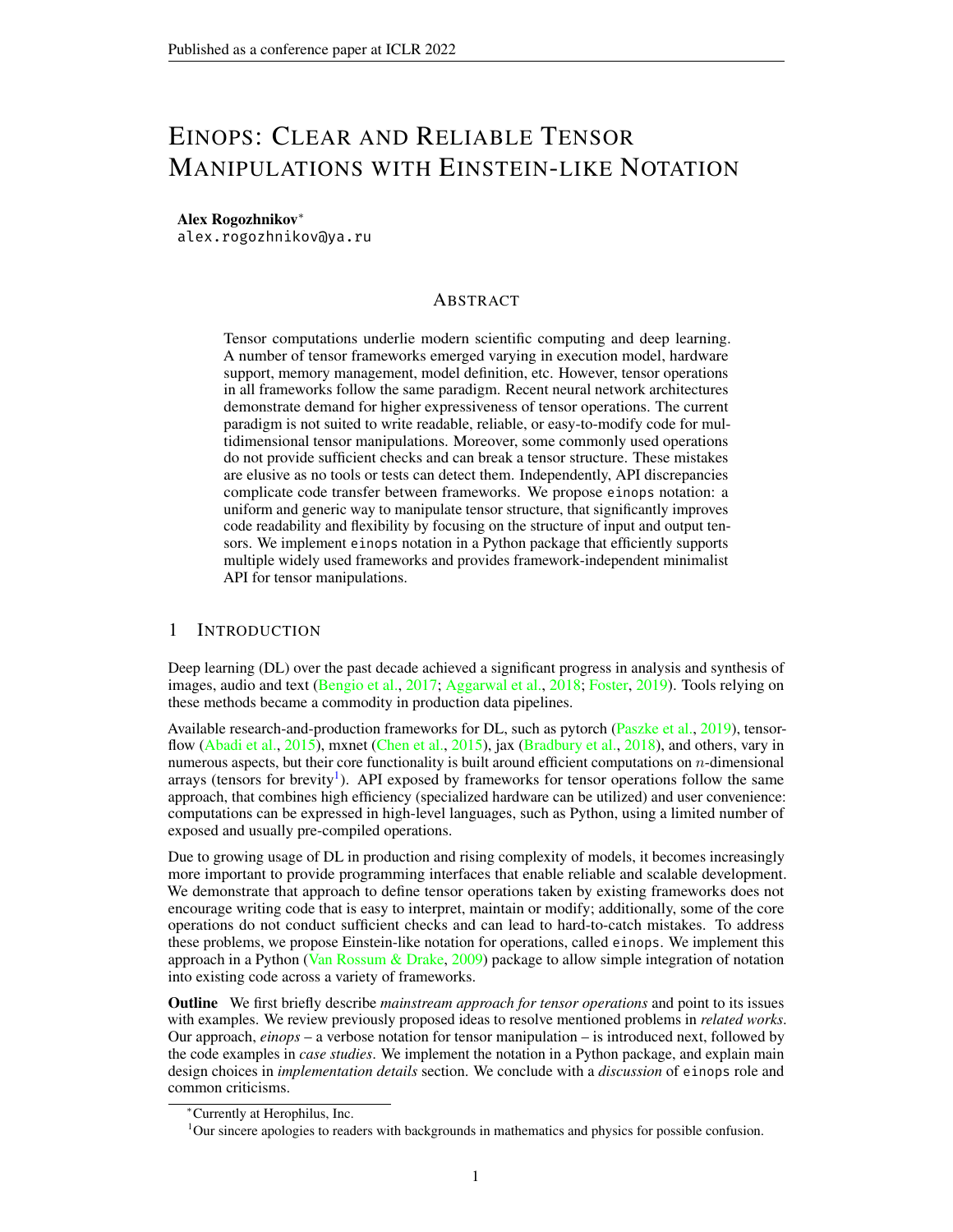## <span id="page-1-1"></span>2 MAINSTREAM APPROACH FOR TENSOR OPERATIONS

Nowadays tensor programming is dominating in DL and playing a crucial role in scientific computing. It first appeared in APL [\(Iverson,](#page-10-1) [1962\)](#page-10-1), was popularized by MATLAB [\(Matlab,](#page-10-2) [1993\)](#page-10-2) and was spread in Python community by numpy [\(Harris et al.,](#page-9-6) [2020\)](#page-9-6), and now is provided by multiple frameworks. Currently, tensor manipulations in all mainstream frameworks are based on the following assumptions:

- Tensor is an *n*-dimensional array with shape (e.g.  $4 \times 6 \times 3$ ) and data type (e.g. float 32).
- When elements are matched across tensors, axes are aligned by order. Conventions regulate cases of different dimensionalities, e.g. broadcasting in [Numpy](#page-10-3) [\(2021\)](#page-10-3).
- Multiple operations act differently on axes. Those operations either have conventions about axes order (e.g. recurrent units, convolutions; convolutions expect input to be either BHWC or BCHW ordered) or should be provided with indices of axes that should be treated separately:<sup>[2](#page-1-0)</sup>

```
y = x.max(axis=1) # some operations are provided with indices
y = x. swap_axes(\theta, 1) # of specially treated axes
```
The mixed option is possible when operation has defaults for "special axes" that can be overridden during a call.

Benefits of the mainstream approach are simple API and a baseline implementation, as well as versatility: a lot of research code operates solely using this kind of operations for number crunching. The drawbacks are absence of semantics in an operation and no way to reflect expected input and output. To predict output after a chain of manipulations a researcher/engineer has to carefully keep in the memory (or in the code comments) shape and contents of each intermediate tensor and thus keep track of every operation.

In this listing a batch of images is collapsed into a single image by placing images in a row next to each other

```
# im_stack has shape [b, 3, h, w]
y1 = im\_stack.transpose(2, 0, 3, 1).reshape(h, b * w, 3)yz = im_stack.transpose(2, 3, 0, 1).reshape(h, b * w, 3)
```
One of y<sub>1</sub>, y<sub>2</sub> contains a correct image, while the other is irrelevant – it requires some time to figure out which is what. A typical computation chain contains multiple tensor operations (only two in this example) and requires writing down all intermediate steps to "debug" the code. Annoyingly, resulting tensors y1 and y2 have the same shapes and mistake in the code may stay under the radar for a long time since the code *never* errors out. The lack of stronger checks is a weak point of conventional operations.

In most cases we also cannot meaningfully visualize intermediate layers, so there is no way to narrow down searches for a problem source. Thus, a researcher/engineer has to check all the code after a failure.

Traditional operations restrict code flexibility: any change in the shape agreements between parts of the code is hard to align and all related code fragments (frequently located in different places) should be updated simultaneously. In the next code fragment we add omitted batch dimension to the code from the vision permutator [\(Hou et al.,](#page-10-4) [2021\)](#page-10-4), and then update code to support depth:

```
# pytorch-like code without batch dimension, as in the paper
x_h = x.reshape(H, W, N, S).permute(2, 1, 0, 3).reshape(N, W, H*S)
x_h = \text{proj}_h(x_h).reshape(N, W, H, S).permute(2, 1, 0, 3).reshape(H, W, C)
# with batch dimension
x_h = x.reshape(B, H, W, N, S).permute(0, 3, 2, 1, 4).reshape(B, N, W, H*S)
x_h = \text{proj}_h(x_h).reshape(B, N, W, H, S).permute(0, 3, 2, 1, 4).reshape(B, H, W, C)
# with batch and depth dimension
x_h = x.reshape(B, H, W, D, N, S).permute(0, 4, 2, 3, 1, 5).reshape(B, N, W, D, H*S)
x_h = proj_h(x_h).reshape(B, N, W, D, H, S).permute(0, 4, 2, 3, 1, 5).reshape(B, H, W,
    D, C)
```
<span id="page-1-0"></span><sup>&</sup>lt;sup>2</sup>Pseudocode in the paper corresponds to numpy unless otherwise stated. There is no way to write crossframework code. This problem we partially address with proposed einops notation.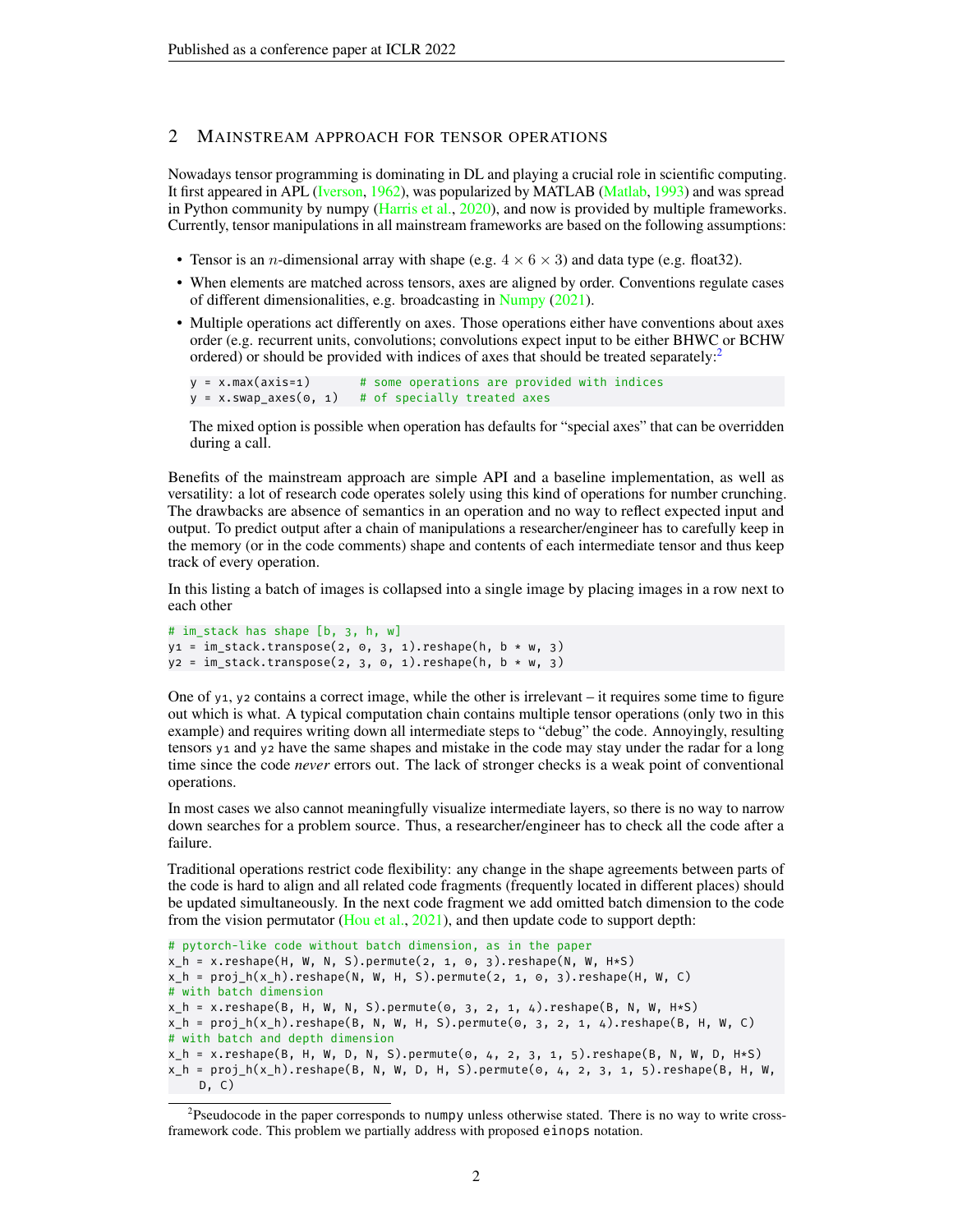Modifications are very error-prone: all indices should be recomputed and order of reshape operands should be verified. Uncommonly, this fragment is quite self-documenting since final reshape in each line hints the intended order of axes after the transposition. In DL code it is common to use x.transpose $(0, 3, 1, 2)$  expecting other users to recognize a familiar pattern or leaving a comment.[3](#page-2-0) Related, transposition in the code requires operating with *three contexts* in mind (original order of axes, permutation, result order), and even when simplified to just permutation, it's unclear if permutation ( $2 \circ 3 \circ 1$ ) is inverse to ( $1 \circ 3 \circ 2$ ).

Less critical, but still notable source of mistakes is 0-based enumeration of axes (Julia, MATLAB and R use 1-based), while we propose the framework not relying on axis numeration at all. Common to refer to axis with index 0 as "first axis/dimension" (see e.g. numpy documentation), and there is no way to change this habit and avoid confusion between human communication and code.

Finally, common tensor operations can easily break the tensor structure. For example, reshape, a common operation in the DL code, easily breaks the tensor structure because a whole tensor is treated as a sequence and no connection is assumed between axes in input and output, see Figure [1.](#page-2-1)

<span id="page-2-1"></span>

Figure 1: Example of breaking the tensor structure in 3d tensor. We use non-convential order HCW for visalizations: (a) original image; (b) partial mixing results in new colors; (c) mixing of all axes. Result shapes are shown underneath.

Aforementioned implementation mistakes can result in rejecting valuable research or drawing incorrect conclusion about the data. Moreover, there is no recipe to identify incorrect implementation, because the result tensor shape and data type are not affected by an error. Even the presence of an error can be obscured: poor performance can be misattributed to a number of other factors: data, hyperparameters, method, etc. All pointed issues have catastrophic importance for research costs and timeline in a setting where one experiment requires dozens to thousands of GPU-hours.

A number of recently proposed architectures [\(Wu et al.,](#page-11-1) [2021;](#page-11-1) [Tolstikhin et al.,](#page-11-2) [2021;](#page-11-2) [Jumper et al.,](#page-10-5) [2021;](#page-10-5) [Liu et al.,](#page-10-6) [2021;](#page-10-6) [Hou et al.,](#page-10-4) [2021;](#page-10-4) [Touvron et al.,](#page-11-3) [2021\)](#page-11-3) demonstrate that conservative approach with fixed ordering of axes (like BCHW for convolutional networks) is not sufficient. Existing frameworks carry this imprint that does not help with searches for new architectures.

#### 3 RELATED WORKS

A commonly taken approach to increase reliability is assigning names/labels to tensor dimensions (below we refer to them as labeled tensors). Most known implementations are xarray [\(Hoyer](#page-10-7) [& Hamman,](#page-10-7) [2017\)](#page-10-7), labeled\_tensor in tensorflow [\(Christiansen & Hoyer,](#page-9-7) [2016\)](#page-9-7), [namedtensor](#page-10-8) [\(2019\)](#page-10-8), and named tensors in [Pytorch](#page-10-9) [\(2019\)](#page-10-9). Despite being around for many years, this idea got little adoption, and not used in the DL code: development stopped for labeled\_tensor and namedtensor, and named tensors in pytorch are still experimental.

In this approach, operations match tensor axes based on labels (common choice of label is string name), and rely on axis label instead of axes order, e.g.:

```
# x1 has axes (x, y, height) and x2 has axes (time, x, y)
x1 + x2 # result has axes (x, y, height, time), maybe in a different order
x1.mean('height') # reduce over axis named 'height'
```
<span id="page-2-0"></span><sup>3</sup>Out of 50 last usages of torch.permute in Python on GitHub on 22 Nov 2021, only in 4 cases code had comments about result shape, in other cases no information was provided in any other form, including reshape.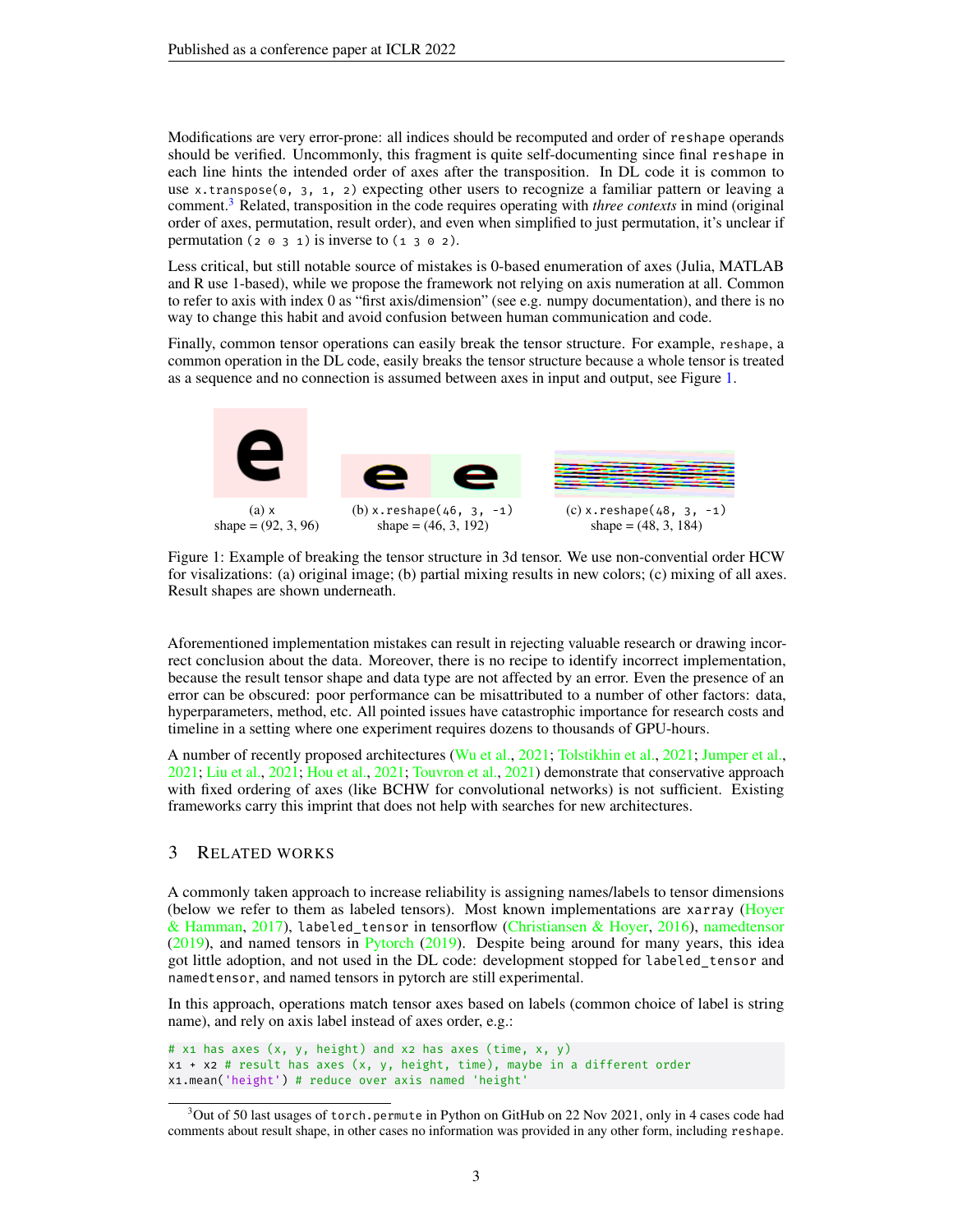Axes matching rules vary across implementations. However, we can describe some common issues why this approach did not gain wide support in the DL community:

- Operations focus on modified axes, and neither describe input nor output; a user has to remember axes labels for each of intermediate tensors.
- Less control over data layout: order of axes may significantly influence speed [\(Weber & Goesele,](#page-11-4) [2017\)](#page-11-4), but is not transparent.
- Names should be strictly defined and mistakes in names or their alignment between modules may result in the wrong computations, not an exception, e.g. for namedtensor package:

```
# x1 has axes (height, width)
# x2 has axes (h, w)
# x3 has axes (heigt)
x1 + x2 + x3 # has axes (height width h w heigt) in some order
```
- Adoption requires a strong buy-in decision, as all code should be axis label-centric. In contrary, transition to labeled tensors in isolated code pieces *only* (e.g. functions) does not prevent (more elusive) errors in interaction between functions, but introduces constant conversions between the code styles. Third-party components need wrapping to support labels.
- Symmetric and antisymmetric tensors with multiple identical axes pose an additional challenge: all axes labels should be unique to allow matching and axis specification.
- Labeled tensors have issues with integration of DL blocks (details in Appendix [A\)](#page-12-0).

Proposed implementations of labeled tensors also break the common principle of decomposition in software engineering, which states that every function has its *own* scope with input names and names for intermediate variables. Everything that is shared between scopes should be described in the function signature. Whenever an internal structure of passed or returned entity should be shared between scopes, a type/class/interface/protocol is introduced to describe a passed argument. However, the concept of labeled tensor breaks this logic: it is assumed that called and calling functions agree on axes names, but no way to document these expectations is proposed.

Alternative approach to increase readability and reliability of tensor-operating code is to deliberately set interface restrictions only on large neural modules such as language models, encoders or decoders, as in NeMo [Kuchaiev et al.](#page-10-10) [\(2019\)](#page-10-10). While allowing to reuse and wrap existing code to glue large components, this approach does not improve internals of the modules where problems are harder to locate and code is less documented. These improvements of high-level interfaces still have their challenges, for example a language model can expect to manipulate sequences of letters and thus expects axis "letter". However, surrounding code may try to use it for prediction of words, pixels or phonemes. Thus, relabeling of axes may be required to "connect" subsystems.

In 2011, M. Wiebe introduced an operation einsum in numpy package. With some simplifications (absence of covariant and contravariant indices, contracted dimension may be not repeated) einsum mimics Einstein summation rule commonly used in physics. numpy.einsum stands out from the rest of numpy API and for a long time rarely was mentioned in tutorials. However, function universality and expressiveness were beneficial, and it was ported to other packages: tensorflow, pytorch, mxnet, chainer [Tokui et al.](#page-11-5) [\(2019\)](#page-11-5), etc.

```
numpy.einsum('ij,jk->ik', A, B) # matrix multiplication
numpy.einsum('ijk->ij', C) # sum over last axis
numpy.einsum('ij,ji->', A, B) # trace of matrix product
```
einops revisits and expands this approach with an emphasis on complex tensor layouts and rearrangements, additional checks and broader functionality. In our work we try to align interface with einsum to allow smooth simultaneous usage. However, interface adjustments (such as support for multi-character axes names) are necessary. Most of our changes can be readily applied to einsum. Detailed discussion of differences between einops and einsum is given in Appendix [B.](#page-12-1)

There is an ongoing research to create languages for low-level definition of tensor operations with explicit indexing, e.g. Tensor Comprehensions [\(Vasilache et al.,](#page-11-6) [2018\)](#page-11-6) and Dex [\(Paszke et al.,](#page-10-11) [2021\)](#page-10-11).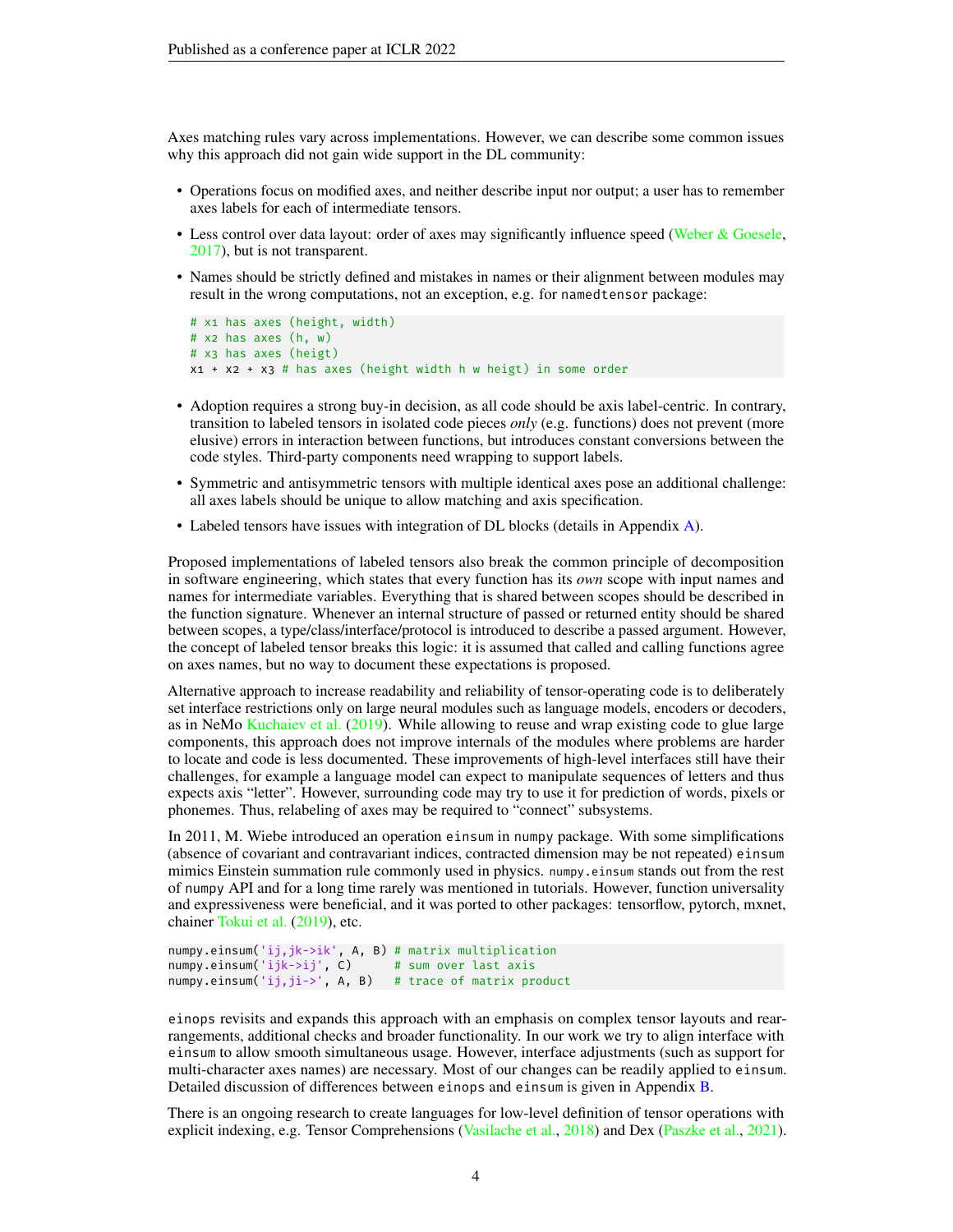## <span id="page-4-0"></span>4 einops

Einstein-Inspired Notation for OPerationS, einops, is our proposal to address problems mentioned in Section [2.](#page-1-1) The core of our approach is a new notation for transformation patterns and, in its basic view, this notation enumerates the tensor elements in one-to-one-correspondence to the set of axes. As seen in examples below, we allow number of axes to be different from tensor dimensionality. The notation uses simple syntax, formally defined in Appendix  $C$ , and is based on the following rules:

- axis present only in the input (the left hand side) is reduced (e.g. with max-reduction)
- axis present only in the output is "repeated" (tensor values are the same for all values of new axes)
- all axis identifiers on either side of expression should be unique

Examples of einops transformation patterns are

```
'b c h w -> b h w c' # transpose
'b c h w -> b c' # reduce on h, w<br>'b c -> b c h w' # repeat on h, w
                        # repeat on h, w
'(h1 h2) (w1 w2) c -> (h1 w1) h2 w2 c' # split image to patches, stack them
```
Each tensor pattern ensures one-to-one mapping between element's positions in the tensor and values of axis variables. This requires all axes used in one tensor pattern to be different (thus traces, permitted by einsum, are not provided by einops). This also requires that ellipsis can be used only once within a tensor pattern.

The main novelty of our notation is the composition and decomposition of axes denoted by parenthesis. (De)composition uses C-ordering convention, intuitively associated with digits in a number:

```
# x is of shape (10, 10, 10, 10), then x[6, 2, 4, 9] == y[6249]y = rearrange(x, 'a b c d -> (a b c d)')
```
Changing the rightmost of "digits" changes composed index in "small steps", while any change in leftmost results in "large steps", even when axes are not decimal:

```
# Rearrange pattern that composes 3 axes into one: i1 i2 i3 -> (i1 i2 i3)
# Let original array have a shape of [2, 3, 2], result has a length 2x3x2=12
i1 0 0 0 0 0 0 1 1 1 1 1 1
i2 0 0 1 1 2 2 0 0 1 1 2 2
i3 0 1 0 1 0 1 0 1 0 1 0 1
final position 0 1 2 3 4 5 6 7 8 9 10 11
```
Reverse pattern (i1 i2 i3) -> i1 i2 i3 uses the same bijection to decompose an axis into three. Since axis can be decomposed in multiple ways (e.g. 12 could be represented as  $2 \times 3 \times 2$  or  $1 \times 12 \times 1$  or  $3 \times 1 \times 4$ , etc.), additional axis size specifications are required during decomposition. The following rule is helpful for C-ordered arrays (default ordering in all current backends): in case the order of axes does not change, result of rearrange is still a view of the original data. For example, rearrangement '(a b c) (d e f) (g h) -> a b (c d) e (f g h)' returns a view and no copy is required.

Axes can be referred to by their size. These anonymous axes have the same role as named, but due to the lack of name they can't be matched across different tensors. Unitary axes have a special meaning – they do not correspond to an axis variable, and thus their behavior is separate from anonymous axes.

```
'h w \rightarrow h w 1' # add unitary axis
'h w -> h w 3' # repeat values along new anonymous axis
                    # remove unitary axis and reduce on anonymous axis of length 3
'... h w -> ... w h' # transpose two last dimensions
'b ... c \rightarrow (...) b c' # compose all but first and last dimensions
                        # and move resulting new axis to front
'b c \ldots -> b c' # reduce on all but first two dimensions
```
All anonymous axes are treated as different even if they share length. Similar to einsum, ellipsis works as a wildcard for zero or more axes, their number and lengths are derived from input shape(s).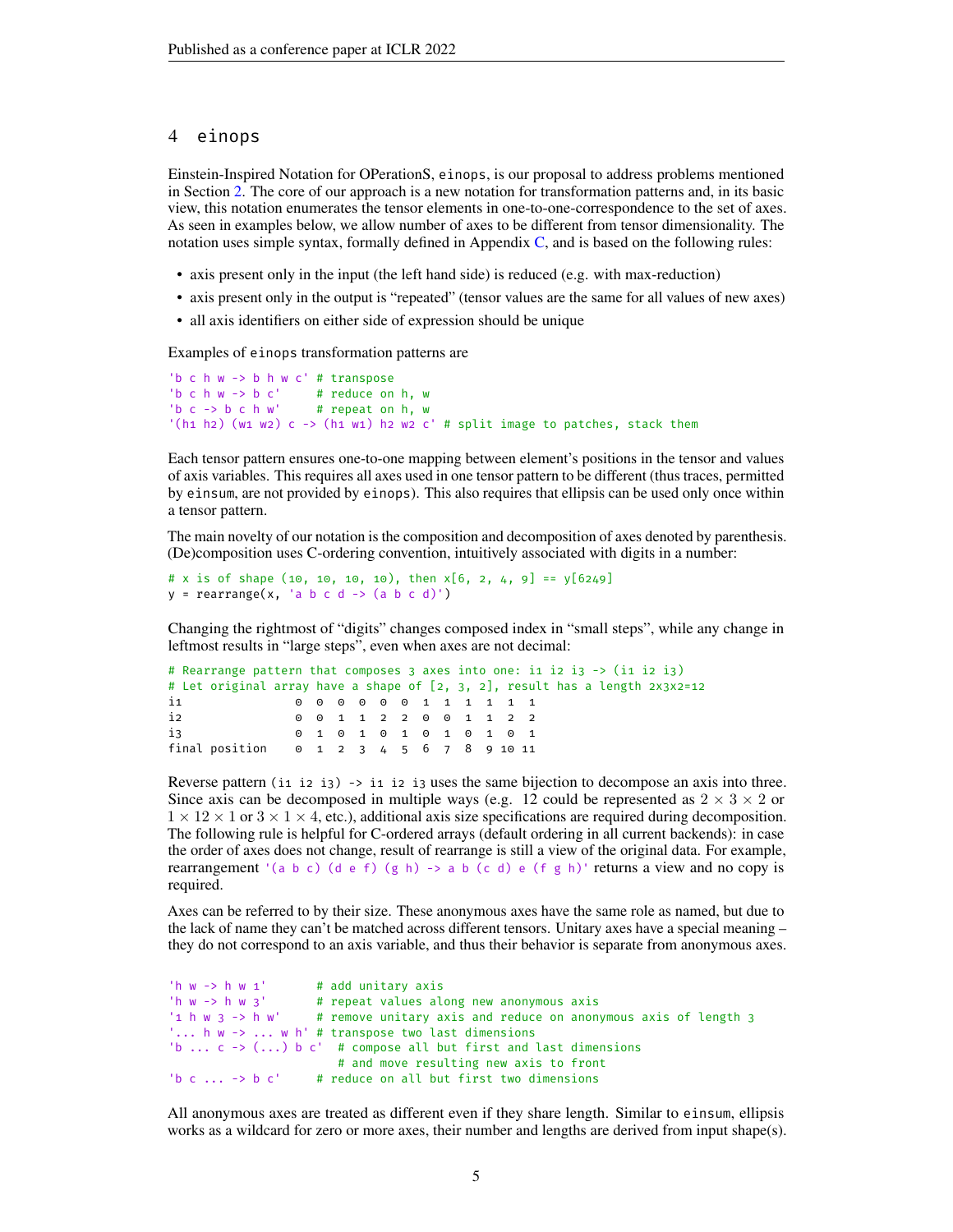Ellipses are not named (grammar allows adding names later), thus all ellipses within a transformation pattern refer to the same group of unnamed axes.

Pattern composition and decomposition became particularly helpful to leverage existing operations for data of higher dimensionality. E.g. if an attention function accepts tensors k, q, v of shape [batch, seq, channel], one can turn it into multi-head attention for 3-dimensional data by composing height, width and depth to a single dimension, and grouping head and batch dimension to ensure independent processing of attention heads: b h w d head c  $\rightarrow$  (b head) (h w d) c. Likewise, other neural blocks can be "upgraded" by rearranging inputs and outputs.

einops provides three functions (rearrange, reduce, and repeat) which are shown below in examples (additional axes specifications are provided with \*\*kwargs) :

```
# organize 16 images in 4x4 grid
rearrange(im, '(b1 b2) h w c \rightarrow (b1 h) (b2 w) c', b1=4, b2=4)
# max-pooling with kernel of size 2x2
reduce(im, 'b c (h h2) (w w2) -> b c h w', 'max', h2=2, w2=2)
# 2x upsampling of individual image by repeating pixels
repeat(im, 'h w c -> (h h2) (w w2) c', h2=2, w2=2, c=3)
```
While all patterns could be handled by a single function instead of three, we made an explicit choice to separate scenarios of "adding dimensions" (repeat), "removing dimensions" (reduce) and "keeping number of elements the same" (rearrange). This helps in producing more specific error messages when a wrong pattern is passed.<sup>[4](#page-5-0)</sup>

In einsum, when an axis is present in all tensors, operation performs independently for all values of this axis, which is principle in einops. A tensor pattern only identifies correspondence between axes and element's position in tensor, but does not affect arithmetic operation; this ensures that input and output patterns can be changed independently. In particular, rearrange is an arithmetic identity (same value returned), but usage of different input and output patterns turns it into a rather universal tool for changing tensor shape/layout.

Proposed notation addresses different problems of the mainstream approach:

- Both input and output are described in the operation definition: tensor dimensionality and expected order of axes. This makes einops-based code more declarative and self-documenting. A user is not required to remember or infer shapes of tensors after every operation.
- Input is checked for a number of dimensions and divisibility of corresponding dimensions. The length of dimension is checked if provided.
- A tensor structure cannot be broken by design, because the notation connects input axes (or their constituents) to output axes.
- Axis enumeration is not used, so no way to make one-off mistake.
- Users do not need to compute permutation of axes, those are computed from a pattern.
- einops notation alleviates the need to track a tensor layout with patterns.
- einops and einsum "document" inputs and outputs, simplifying inference of tensor shapes from the code for other tensors that are not direct input/output of einops, but are interacting or computed using direct inputs/outputs (an example is given in Appendix [E\)](#page-15-0).

We show versatility of einops by expressing common numpy (np) operations<sup>[5](#page-5-1)</sup> in Listing  $1$ 

<span id="page-5-2"></span>

| $1$ np.transpose(x, [0, 3, 1, 2])      | rearrange(x, 'b h w c $\rightarrow$ b c h w') |  |
|----------------------------------------|-----------------------------------------------|--|
| $2$ np.reshape(x,                      | rearrange(x, 'h $w c \rightarrow (h w) c'$ )  |  |
| 3 [x.shape[0]*x.shape[1], x.shape[2]]) |                                               |  |
| 4 np.squeeze(x, 0)                     | rearrange(x, $'($ ) h w c -> h w c')          |  |
| $5$ np.expand dims(x, -1)              | rearrange(x, 'h $w c \rightarrow h w c$ ()')  |  |
| 6 np.stack([r, g, b], axis=2)          | rearrange( $[r, g, b]$ , 'c h w -> h w c')    |  |
| 7 np.concatenate([r, g, b], axis=0)    | rearrange( $[r, g, b]$ , 'c h w -> (c h) w')  |  |
|                                        |                                               |  |

<span id="page-5-0"></span><sup>&</sup>lt;sup>4</sup>Post-factum we can confirm this choice: search over Github shows that rearrange, the most restrictive on possible patterns, also accounts for the majority of usages.

<span id="page-5-1"></span><sup>&</sup>lt;sup>5</sup> Some examples use list inputs, details see in Appendix [B.](#page-12-1)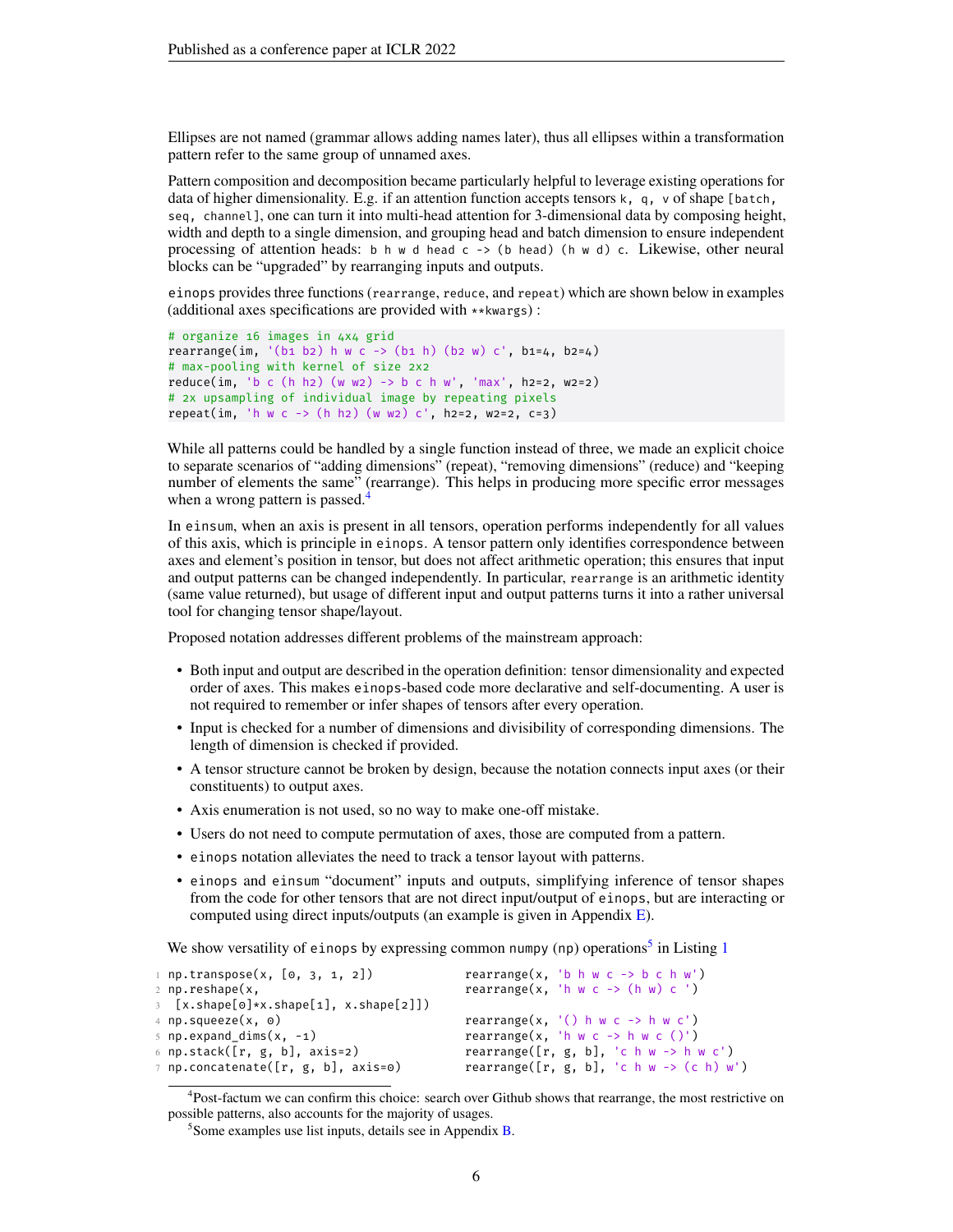```
8 np.flatten(x) \qquad \qquad rearrange(x, 'b t c -> (b t c) ')
9 np.swap_axes(x, 0, 1) rearrange(x, 'b t c -> t b c')
10 left, right = np.split(image, 2, axis=1) rearrange(x, 'h (lr w) c -> lr h w c', lr=2)<br>11 even, odd = x[:, 0::2], x[:, 1::2] rearrange(x, 'h (w par) -> par h w c', par=2
                                           rearrange(x, 'h (w par) \rightarrow par h w c', par=2)12 np.max(x, [1, 2]) reduce(x, 'b h w c -> b c', 'max')
13 np.mean(x) reduce(x, 'b h w c ->', 'mean')
14 np.mean(x, axis=(1, 2), keepdims=True) reduce(x, 'b h w c -> b () () c', 'mean')
15 np.reshape(x, [-1, 2]).max(axis=1)
16 np.\texttt{repeat}(x, 2, axis=1) repeat(x, 'h w -> h (w 2)')
17 np.tile(x, 2, axis=1) repeat(x, 'h w -> h (2 w)')
18 np.tile(x[:, :, np.newaxis], 3, axis=2)
```
Listing 1: Correspondence between numpy and einops operations.

## 5 CASE STUDIES

We again consider fragments from the vision permutator [\(Hou et al.,](#page-10-4) [2021\)](#page-10-4). Two examples below only differ in what axis is mixed.

```
# vision permutator - mixing along h
x_h = x.\text{reshape}(B, H, W, N, S).\text{permute}(0, 3, 2, 1, 4).\text{reshape}(B, N, W, H*S)x_h = \text{proj}_h(x_h).reshape(B, N, W, H, S).permute(0, 3, 2, 1, 4).reshape(B, H, W, C)# vision permutator - mixing along w
x_w = x.reshape(B, H, W, N, S).permute(0, 1, 3, 2, 4).reshape(B, H, N, W*S)
x_w = proj_w(x_w).reshape(B, H, N, W, S).permute(0, 1, 3, 2, 4).reshape(B, H, W, C)
```
While *four* operations were updated simultaneously, in einops counterpart changes are limited to swapping h and w before and after projection, because layouts of input and output are disentangled and changes in one do not propagate to the other. And to remove e.g. batch dimension, one just removes axis b from patterns (this is also a generic property of einops).

```
# einops: mixing along h
x_h = rearrange(x, 'b h w (n s) -> b n w (h s)', s=S)
x_h = \text{rearrange}(\text{proj}_h(x_h), \text{ b } n \le (h \le s) \to b \le (h \le s), s=S)
# einops: mixing along w. We swapped h and w before and after projection
x_w = \text{rearrange}(x, 'b h w (n s) \rightarrow b n h (w s)', s=S)x_w = \text{rearrange}(\text{proj}_w(x_w), 'b \text{ n h} (w s) \rightarrow b \text{ h w} (n s)', s=S)
```
The next fragment is derived from OpenAI's implementation of Glow [\(Kingma & Dhariwal,](#page-10-12) [2018\)](#page-10-12). As other neural flows, Glow includes multiple rearrangements.

```
def unsqueeze2d(x, factor=2):
   assert factor >= 1
   if factor == 1:
       return x
   shape = x.get shape()height = int(shape[1])
   width = int(shape[2])n_channels = int(shape[3])
   assert n_channels >= 4 and n_channels % 4 == 0
   x = tf.reshape(x, (-1, height, width, int(n_channels/factor**2), factor, factor))
   x = tf.transpose(x, [0, 1, 4, 2, 5, 3])x = tf.reshape(x, (-1, int(height*factor)),int(width*factor), int(n_channels/factor**2)))
   return x
# same in einops, no function introduced
rearrange(x, 'b h w (c h2 w2) -> b (h h2) (w w2) c', h2=factor, w2=factor)
```
As for the original implementation, function name is confusing and nondescriptive. To reflect the actual transformation, a name should be changed to rearrange\_by\_squeeze\_channels\_and\_unsqueeze\_h\_and\_w. einops alleviates necessity to introduce a function, as arguments describe input, output and the transformation itself. This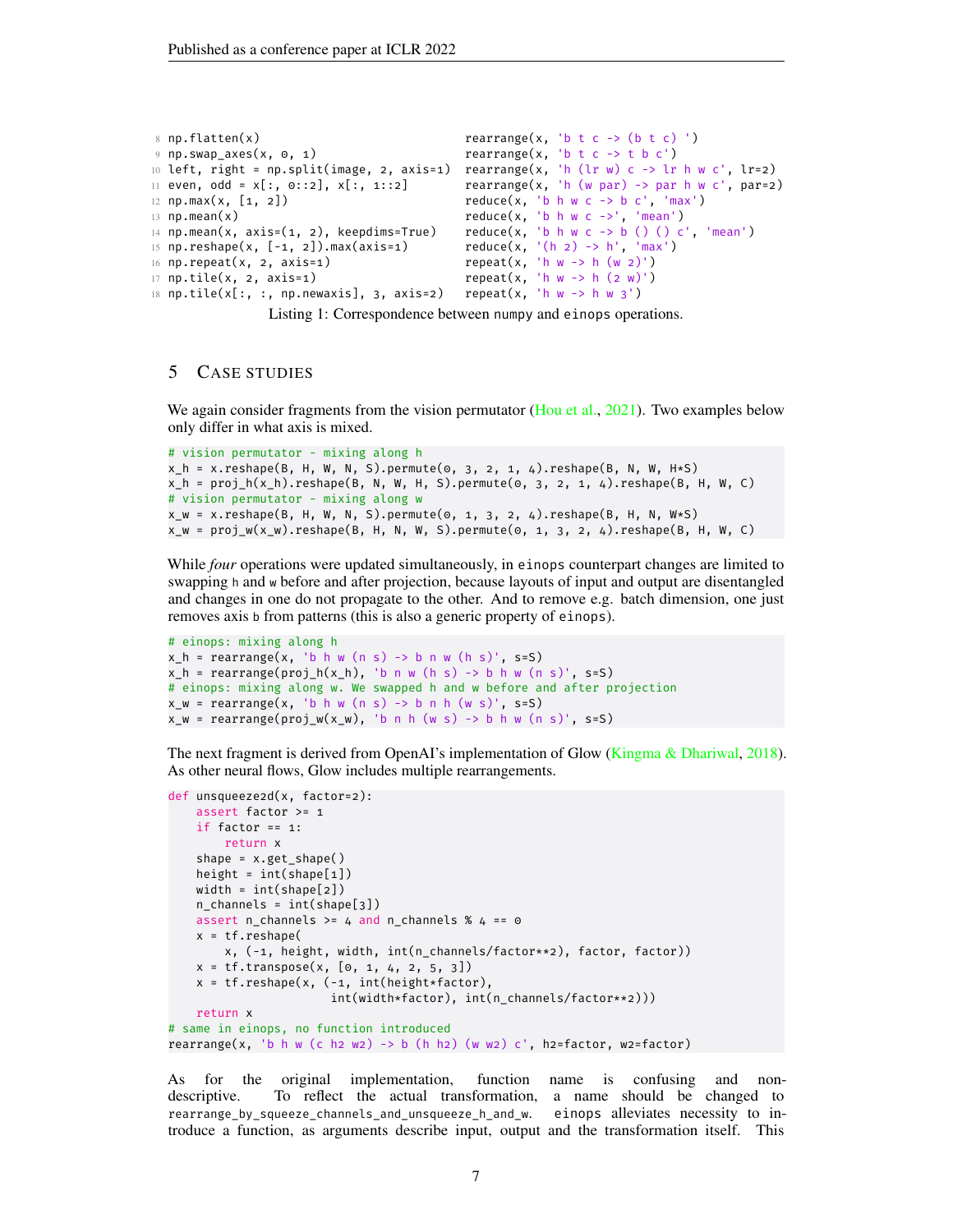example also demonstrates how einops performs transformations, as under the hood it makes the same sequence of transformations (reshape-transpose-reshape) as in the original code. Reverse rearrangement (also used in Glow, see Appendix  $\bf{F}$ ) requires detailed analysis before implementation as no arguments are shared between original and reverse rearrangements. In einops a pattern can be reversed by swapping input and output parts of the pattern.

In Appendix [E](#page-15-0) we analyze and rewrite a larger fragment of code: a multi-head attention module derived from the popular implementation [\(Huang,](#page-10-13) [2018\)](#page-10-13).

#### 6 IMPLEMENTATION DETAILS

We implement proposed notation in a Python package einops. <sup>[6](#page-7-0)</sup>

Support of multiple frameworks. einops supports a diverse set of DL frameworks (pytorch, tensorflow, chainer, jax, gluon) as well as frameworks for tensor computations: numpy, cupy [\(Okuta](#page-10-14) [et al.,](#page-10-14) [2017\)](#page-10-14). We refer to them as backends. The major challenge in the support of multiple backends is the absence of common API: even simple operations like repeat, view, or transpose are defined inconsistently.

```
np.transpose(x, [2, 0, 1]) # numpy
x.transpose(2, 0, 1) # numpy
tf. transpose(x, [2, 0, 1]) # tensorflow
K.permute_dimensions(x, [2, \theta, 1]) # keras
mx.pdf.transpose(x, (2, 0, 1)) # mxnet
x.permute(2, 0, 1) # torch
rearrange(x, 'h w t -> t h w') # einops (any backend)
```
This inconsistency makes projects like einops more valuable for users, as they minimize framework specifics when users do not need it. Proposal [\(Data-Apis,](#page-9-8) [2021\)](#page-9-8) may help in convergence on shared API and simplify development of cross-framework applications, including einops.

**Backend recognition** in einops does not use wrapped imports, which are commonly used in Python to handle optional dependencies:

```
def is_numpy_tensor(x): # einops does not use this approach
   try:
        import numpy as np
        return isinstance(x, np.ndarray)
    except ImportError as _:
       return False
```
Instead, einops keeps dictionary that maps a tensor type to a backend. When the type is not found in a dictionary, a pass through backends is done, and before importing the module, einops confirms that the backend was *previously* loaded in sys.modules, since einops will not receive tensors from non-imported modules. The main reasons for this strategy are: a) some backends take a lot of memory and time to load (e.g. tensorflow), which may result in an unforeseen usage of resources if a backend is installed but not used; b) it is possible that a backend is installed incorrectly (e.g. a wrong binary) and import drives to non-catchable segmentation faults; c) checking backends one-by-one incurs unnecessary overhead, which we skip by dictionary lookup.

einops has shared logic for parsing and conversion into operations for every framework. This conversion is very efficient: every einops pattern is converted into at most 4 tensor operations by backend, even if dimensionality of tensor is large.<sup>[7](#page-7-1)</sup> Overall, einops adds marginal overhead on top of the DL frameworks, see Appendix [G.](#page-17-1)

Support for backends. Each backend is represented by a proxy class that provides a minimal set of operations necessary to manipulate tensors. In addition, several supplementary methods are required and implemented to allow generic testing: most of tests can be run against any backend. In addition,

<span id="page-7-0"></span><sup>&</sup>lt;sup>6</sup>Einops package is available online at <https://github.com/arogozhnikov/einops>

<span id="page-7-1"></span> $7$ There are unavoidable exceptions: some backends cannot reduce multiple axes at once.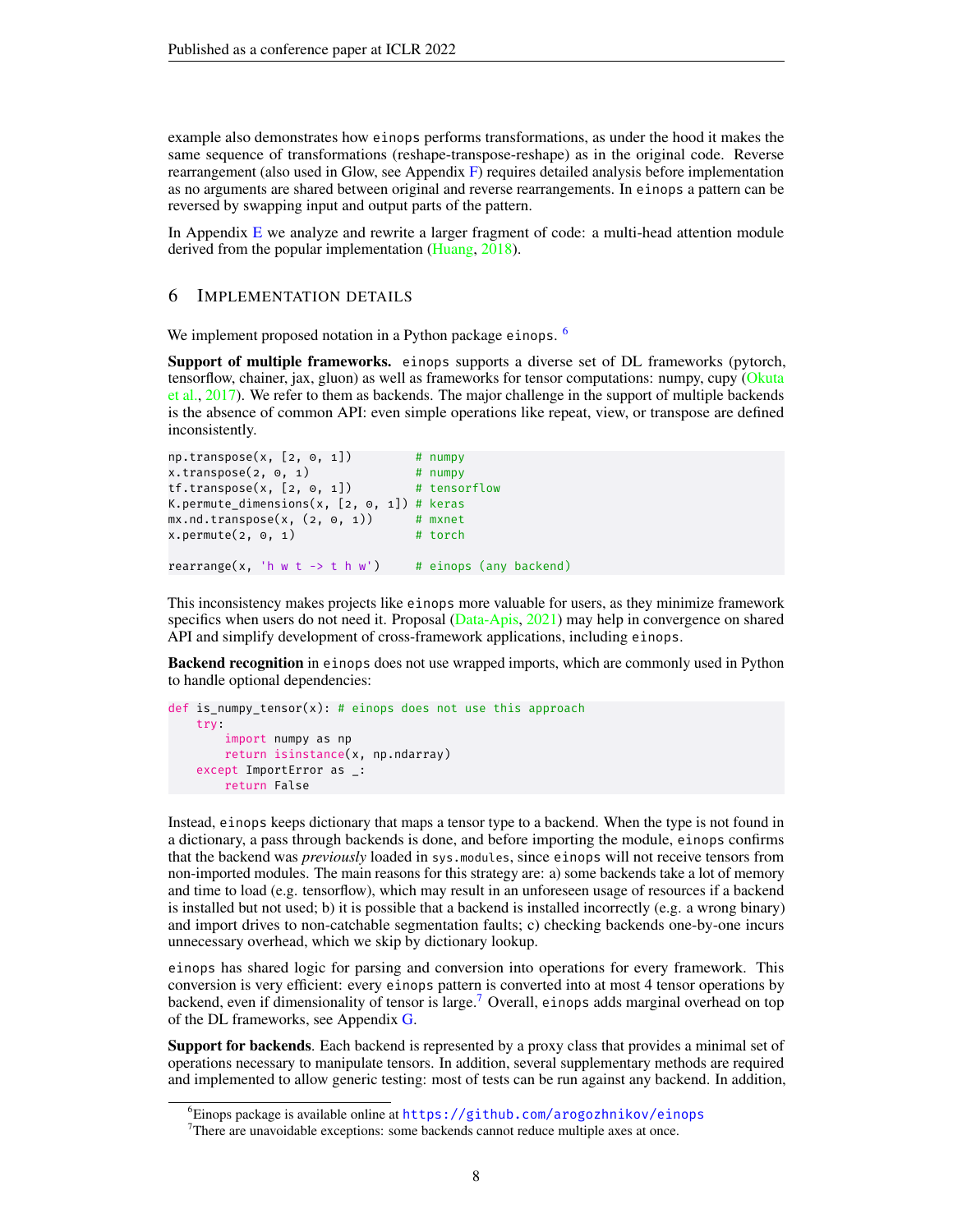einops implements layers for backends with layers support. This codebase heavily relies on stateless operations and has some backend-specific code.

Caching plays an important role in einops high performance (Appendix [H\)](#page-18-0). There are two layers of caching: i) cache for a pattern and provided axes; ii) cache for a pattern, provided axes, and input shape. When the same pattern is applied to a new shape, only shape verification and computation of unknown axes sizes is done. When a pattern is applied to input of the same shape (quite typical for iterative algorithms, and very common in DL), einops only executes sequence of commands with cached parameters.

Exceptions are detailed to provide information about performed operation including pattern and provided axes sizes to simplify debugging.

# 7 DISCUSSION

Speaking of criticism, einops is sometimes described as "stringly-typed". We should point that it does not make einops less reliable compared to the mainstream approach:

```
numpy.transpose: [ndarray, Tuple[int]] -> np.ndarray
rearrange: [ndarray, string] -> ndarray, (ndarray can be polymorphic)
```
So input and output types are not any different except for string not being tuple. In frameworks tensor types do not describe number of dimensions, and existing type system cannot set restrictions on shape components. Static analysis is identically ignorant to mistakes in patterns and e.g. in axes order. There is no static check that prevents users from passing tuple with wrong number of components, or repeats, or just ridiculously large numbers. Interestingly, numpy.einsum can accept axis indices not string pattern, but it makes operation less expressive and almost never used.

einops does not enforce any alignment of shapes/axes across operations, thus does not provide integrated analysis/tracking of shapes. Unfortunately, there is currently no design that can accomplish this goal either: different flavors of labeled tensors remain prototypes. A successful design should satisfy multiple requirements that are rather challenging and seem to be irresolvable without a new language (or new language features). On the other hand, to become practically valuable, the system should not be too sophisticated. If resulting solution is significantly harder to integrate compared to running every module with several test inputs, it is unlikely to get a wide adoption.

We performed an initial exploration of notation applicability in 2018 when einops was open-sourced by reimplementing a set of diverse fragments from popular DL implementations across different tasks and domains (see details in Appendix [I\)](#page-19-0). Since its initial release, adoption of einops steadily grows, it is currently used in more than 1000 public Github projects including the contributions from widely known AI laboratories. This important evidence (discussed in Appendix [J\)](#page-20-0) confirms design choices and ultimate suitability of notation for needs of research in deep learning.

einops notation is not tied to a specific implementation or even language: it can be implemented in more efficient languages.<sup>[8](#page-8-0)</sup> Implementation also can use lower-level primitives and optimizations provided e.g. by TVM and MLIR, not framework-provided abstractions. Both directions have a potential to boost einops performance. Alternatively, notation can be introduced to lower-level primitives.

# 8 CONCLUSION

We introduce einops – a minimalist notation for tensor manipulations that leverages patterns for describing structure of input and output tensors. einops mitigates a number of issues common to the conventional tensor manipulation routines, represents a number of commonly used functions with a small API, and makes code more readable and reliable. We implement notation in a Python package that provides identical API across a variety of tensor frameworks. Cross-framework support, expressiveness of code, additional checks and simple integration into existing projects make einops a convenient tool for researchers and engineers.

<span id="page-8-0"></span><sup>8</sup>einops was independently ported to Rust language <https://docs.rs/einops/latest/einops/>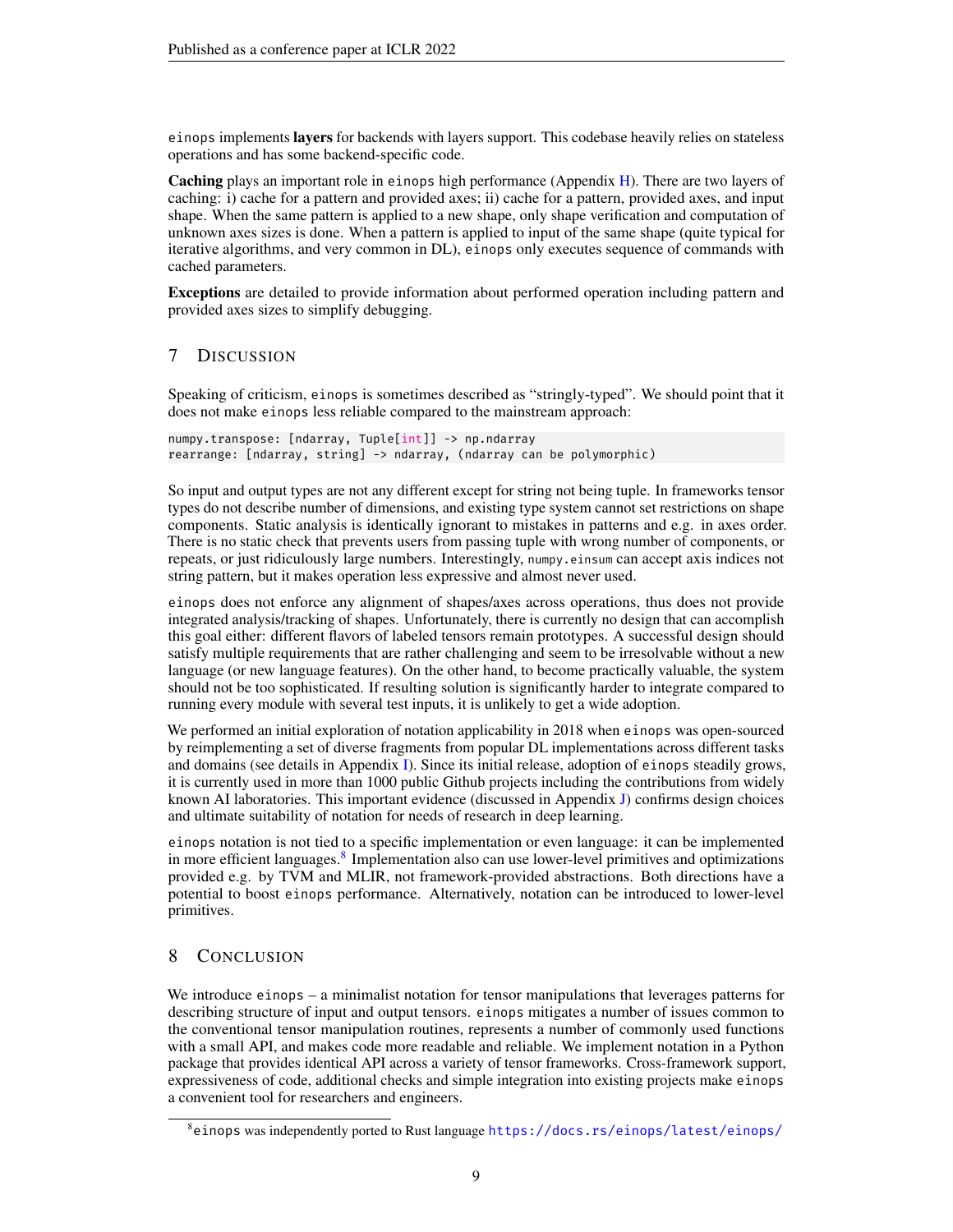#### ACKNOWLEDGMENTS

We thank M. Cramner, C. Garcia, E. Glazistova, A. Grachev, D. Ivanov, J. Henriques, S. Hoyer, T. Likhomanenko, A. Molchanov, S. Ramakrishnan and others for participating in user studies and/or discussions of notation and API. Multiple improvements to the project documentation were made by C. Garcia and other community members.

We thank Phil Wang for publishing numerous high-quality implementations of new architectures using einops and introducing practitioners to the notation by demonstrating its usage in complete projects.

We are grateful to A. Chernyavskiy for feedback on initial draft of this manuscript and to T. Likhomanenko for multiple suggestions on the paper, help during review process, and funding initial stages of this project.

We thank anonymous reviewers and program chair for discussion that helped us to improve and strengthen the paper.

#### **REFERENCES**

<span id="page-9-3"></span>Martín Abadi, Ashish Agarwal, Paul Barham, Eugene Brevdo, Zhifeng Chen, Craig Citro, Greg S. Corrado, Andy Davis, Jeffrey Dean, Matthieu Devin, Sanjay Ghemawat, Ian Goodfellow, Andrew Harp, Geoffrey Irving, Michael Isard, Yangqing Jia, Rafal Jozefowicz, Lukasz Kaiser, Manjunath Kudlur, Josh Levenberg, Dandelion Mané, Rajat Monga, Sherry Moore, Derek Murray, Chris Olah, Mike Schuster, Jonathon Shlens, Benoit Steiner, Ilya Sutskever, Kunal Talwar, Paul Tucker, Vincent Vanhoucke, Vijay Vasudevan, Fernanda Viégas, Oriol Vinyals, Pete Warden, Martin Wattenberg, Martin Wicke, Yuan Yu, and Xiaoqiang Zheng. TensorFlow: Large-scale machine learning on heterogeneous systems, 2015. URL <https://www.tensorflow.org/>. Software available from tensorflow.org.

<span id="page-9-1"></span>Charu C Aggarwal et al. Neural networks and deep learning. *Springer*, 10:978–3, 2018.

- <span id="page-9-0"></span>Yoshua Bengio, Ian Goodfellow, and Aaron Courville. *Deep learning*, volume 1. MIT press Massachusetts, USA:, 2017.
- <span id="page-9-5"></span>James Bradbury, Roy Frostig, Peter Hawkins, Matthew James Johnson, Chris Leary, Dougal Maclaurin, George Necula, Adam Paszke, Jake VanderPlas, Skye Wanderman-Milne, and Qiao Zhang. JAX: composable transformations of Python+NumPy programs, 2018. URL <http://github.com/google/jax>.
- <span id="page-9-4"></span>Tianqi Chen, Mu Li, Yutian Li, Min Lin, Naiyan Wang, Minjie Wang, Tianjun Xiao, Bing Xu, Chiyuan Zhang, and Zheng Zhang. Mxnet: A flexible and efficient machine learning library for heterogeneous distributed systems. *arXiv preprint arXiv:1512.01274*, 2015.
- <span id="page-9-7"></span>Eric M. Christiansen and Stephan Hoyer. tf.contrib.labeled tensor. [https://github.com/tensorflow/tensorflow/commit/](https://github.com/tensorflow/tensorflow/commit/9d20f4ea4b0b5792bf88ef886d0143b7aa780522) [9d20f4ea4b0b5792bf88ef886d0143b7aa780522](https://github.com/tensorflow/tensorflow/commit/9d20f4ea4b0b5792bf88ef886d0143b7aa780522), 2016. [Online; accessed 1-Oct-2021].
- <span id="page-9-8"></span>Data-Apis. Consortium for Python Data API Standards, Array API standard. [https://github.](https://github.com/data-apis/array-api/) [com/data-apis/array-api/](https://github.com/data-apis/array-api/), 2021. [Online; accessed 1-Oct-2021].
- <span id="page-9-2"></span>David Foster. *Generative deep learning: teaching machines to paint, write, compose, and play*. O'Reilly Media, 2019.
- <span id="page-9-6"></span>Charles R. Harris, K. Jarrod Millman, Stéfan J. van der Walt, Ralf Gommers, Pauli Virtanen, David Cournapeau, Eric Wieser, Julian Taylor, Sebastian Berg, Nathaniel J. Smith, Robert Kern, Matti Picus, Stephan Hoyer, Marten H. van Kerkwijk, Matthew Brett, Allan Haldane, Jaime Fernández del Río, Mark Wiebe, Pearu Peterson, Pierre Gérard-Marchant, Kevin Sheppard, Tyler Reddy, Warren Weckesser, Hameer Abbasi, Christoph Gohlke, and Travis E. Oliphant. Array programming with NumPy. *Nature*, 585(7825):357–362, September 2020. doi: 10.1038/s41586-020-2649-2. URL <https://doi.org/10.1038/s41586-020-2649-2>.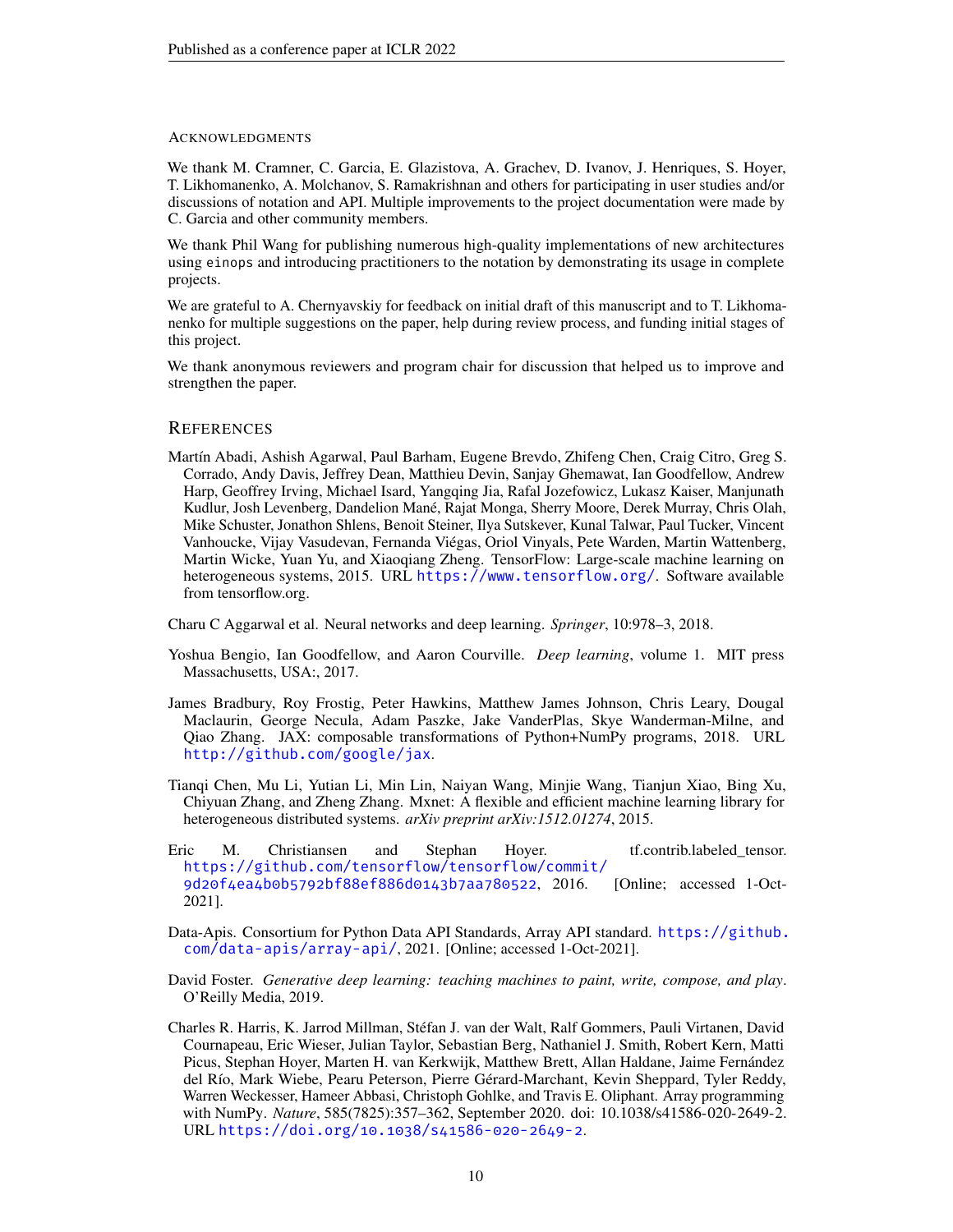- <span id="page-10-4"></span>Qibin Hou, Zihang Jiang, Li Yuan, Ming-Ming Cheng, Shuicheng Yan, and Jiashi Feng. Vision permutator: A permutable mlp-like architecture for visual recognition. *arXiv preprint arXiv:2106.12368*, 2021.
- <span id="page-10-7"></span>Stephan Hoyer and Joe Hamman. xarray: N-D labeled arrays and datasets in Python. *Journal of Open Research Software*, 5(1), 2017. doi: 10.5334/jors.148. URL [http://doi.org/10.5334/](http://doi.org/10.5334/jors.148) [jors.148](http://doi.org/10.5334/jors.148).
- <span id="page-10-13"></span>Yu-Hsiang Huang. Implementation of "attention is all you need" paper. [https:](https://github.com/jadore801120/attention-is-all-you-need-pytorch/blob/2077515a8ab24f4abdda9089c502fa14f32fc5d9/transformer/SubLayers.py) [//github.com/jadore801120/attention-is-all-you-need-pytorch/blob/](https://github.com/jadore801120/attention-is-all-you-need-pytorch/blob/2077515a8ab24f4abdda9089c502fa14f32fc5d9/transformer/SubLayers.py) [2077515a8ab24f4abdda9089c502fa14f32fc5d9/transformer/SubLayers.py](https://github.com/jadore801120/attention-is-all-you-need-pytorch/blob/2077515a8ab24f4abdda9089c502fa14f32fc5d9/transformer/SubLayers.py), 2018. [Online; accessed 1-Oct-2021].
- <span id="page-10-1"></span>Kenneth E Iverson. A programming language. In *Proceedings of the May 1-3, 1962, spring joint computer conference*, pp. 345–351, 1962.
- <span id="page-10-5"></span>John Jumper, Richard Evans, Alexander Pritzel, Tim Green, Michael Figurnov, Olaf Ronneberger, Kathryn Tunyasuvunakool, Russ Bates, Augustin Žídek, Anna Potapenko, et al. Highly accurate protein structure prediction with alphafold. *Nature*, 596(7873):583–589, 2021.
- <span id="page-10-12"></span>Diederik P. Kingma and Prafulla Dhariwal. Glow, official implementation. [https://github.com/](https://github.com/openai/glow/blob/91b2c577a5c110b2b38761fc56d81f7d87f077c1/tfops.py) [openai/glow/blob/91b2c577a5c110b2b38761fc56d81f7d87f077c1/tfops.py](https://github.com/openai/glow/blob/91b2c577a5c110b2b38761fc56d81f7d87f077c1/tfops.py), 2018. [Online; accessed 1-Oct-2021].
- <span id="page-10-10"></span>Oleksii Kuchaiev, Jason Li, Huyen Nguyen, Oleksii Hrinchuk, Ryan Leary, Boris Ginsburg, Samuel Kriman, Stanislav Beliaev, Vitaly Lavrukhin, Jack Cook, et al. Nemo: a toolkit for building ai applications using neural modules. *arXiv preprint arXiv:1909.09577*, 2019.
- <span id="page-10-6"></span>Hanxiao Liu, Zihang Dai, David So, and Quoc Le. Pay attention to mlps. *Advances in Neural Information Processing Systems*, 34, 2021.
- <span id="page-10-2"></span>Matlab. Toolbox, symbolic math and others. *Mathworks Inc*, 1993.
- <span id="page-10-8"></span>namedtensor. namedtensor python package. [https://github.com/harvardnlp/](https://github.com/harvardnlp/namedtensor) [namedtensor](https://github.com/harvardnlp/namedtensor), 2019. [Online; accessed 1-Oct-2021].
- <span id="page-10-3"></span>Numpy. Numpy broadcasting rules. [https://numpy.org/doc/stable/user/basics.](https://numpy.org/doc/stable/user/basics.broadcasting.html) [broadcasting.html](https://numpy.org/doc/stable/user/basics.broadcasting.html), 2021. [Online; accessed 1-Oct-2021].
- <span id="page-10-14"></span>Ryosuke Okuta, Yuya Unno, Daisuke Nishino, Shohei Hido, and Crissman Loomis. Cupy: A numpycompatible library for nvidia gpu calculations. In *Proceedings of Workshop on Machine Learning Systems (LearningSys) in The Thirty-first Annual Conference on Neural Information Processing Systems (NIPS)*, 2017. URL [http://learningsys.org/nips17/assets/papers/](http://learningsys.org/nips17/assets/papers/paper_16.pdf) [paper\\_16.pdf](http://learningsys.org/nips17/assets/papers/paper_16.pdf).
- <span id="page-10-0"></span>Adam Paszke, Sam Gross, Francisco Massa, Adam Lerer, James Bradbury, Gregory Chanan, Trevor Killeen, Zeming Lin, Natalia Gimelshein, Luca Antiga, Alban Desmaison, Andreas Kopf, Edward Yang, Zachary DeVito, Martin Raison, Alykhan Tejani, Sasank Chilamkurthy, Benoit Steiner, Lu Fang, Junjie Bai, and Soumith Chintala. Pytorch: An imperative style, highperformance deep learning library. In H. Wallach, H. Larochelle, A. Beygelzimer, F. d'Alché-Buc, E. Fox, and R. Garnett (eds.), *Advances in Neural Information Processing Systems 32*, pp. 8024–8035. Curran Associates, Inc., 2019. URL [http://papers.neurips.cc/paper/](http://papers.neurips.cc/paper/9015-pytorch-an-imperative-style-high-performance-deep-learning-library.pdf) [9015-pytorch-an-imperative-style-high-performance-deep-learning-libr](http://papers.neurips.cc/paper/9015-pytorch-an-imperative-style-high-performance-deep-learning-library.pdf)ary. [pdf](http://papers.neurips.cc/paper/9015-pytorch-an-imperative-style-high-performance-deep-learning-library.pdf).
- <span id="page-10-11"></span>Adam Paszke, Daniel D. Johnson, David Duvenaud, Dimitrios Vytiniotis, Alexey Radul, Matthew J. Johnson, Jonathan Ragan-Kelley, and Dougal Maclaurin. Getting to the point: Index sets and parallelism-preserving autodiff for pointful array programming. *Proc. ACM Program. Lang.*, 5 (ICFP), aug 2021. doi: 10.1145/3473593. URL <https://doi.org/10.1145/3473593>.
- <span id="page-10-9"></span>Pytorch. Documentation for Pytorch named tensors. [https://pytorch.org/docs/stable/](https://pytorch.org/docs/stable/named_tensor.html) [named\\_tensor.html](https://pytorch.org/docs/stable/named_tensor.html), 2019. [Online; accessed 1-Oct-2021].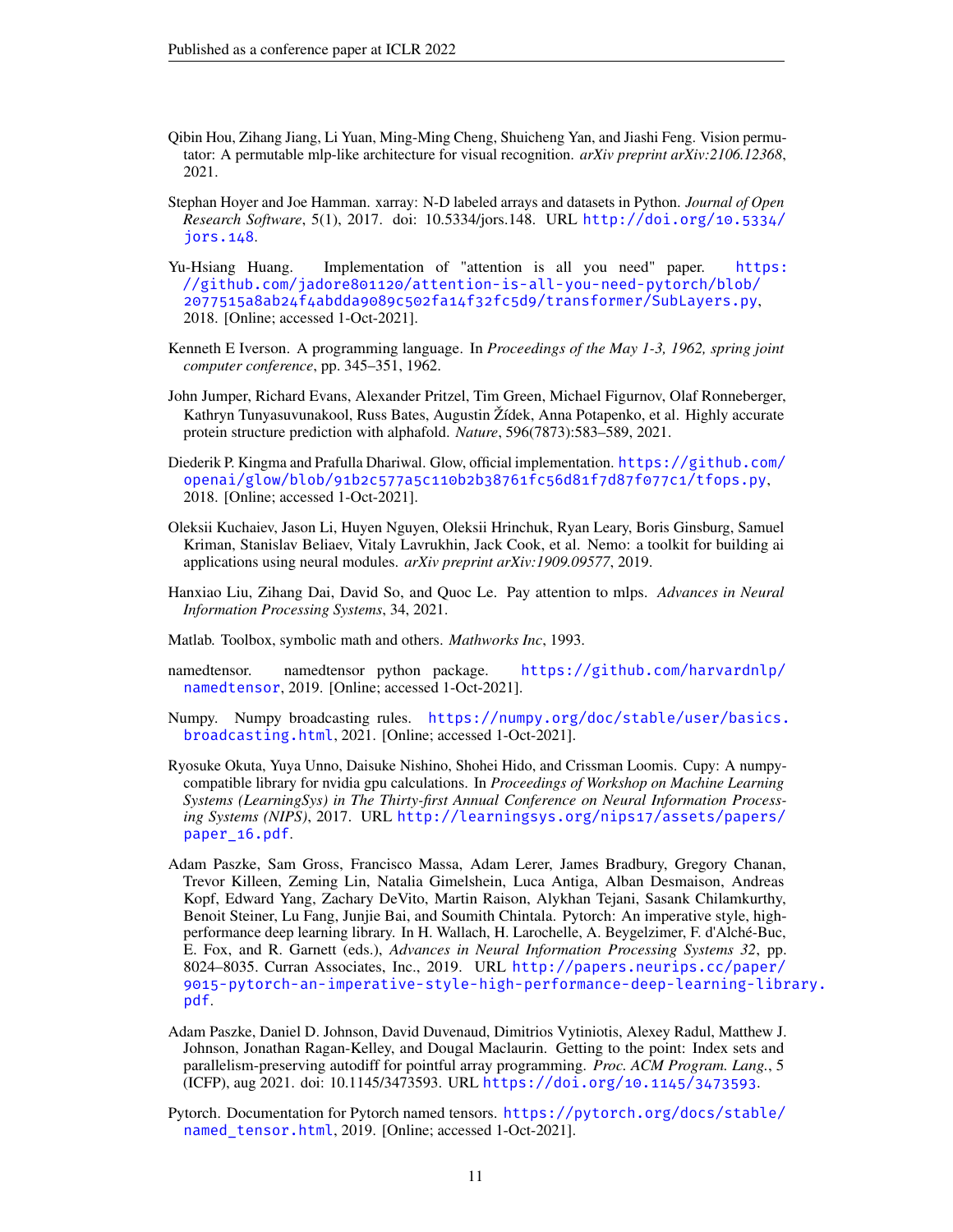- <span id="page-11-5"></span>Seiya Tokui, Ryosuke Okuta, Takuya Akiba, Yusuke Niitani, Toru Ogawa, Shunta Saito, Shuji Suzuki, Kota Uenishi, Brian Vogel, and Hiroyuki Yamazaki Vincent. Chainer: A deep learning framework for accelerating the research cycle. In *Proceedings of the 25th ACM SIGKDD International Conference on Knowledge Discovery & Data Mining*, pp. 2002–2011, 2019.
- <span id="page-11-2"></span>Ilya O Tolstikhin, Neil Houlsby, Alexander Kolesnikov, Lucas Beyer, Xiaohua Zhai, Thomas Unterthiner, Jessica Yung, Andreas Steiner, Daniel Keysers, Jakob Uszkoreit, et al. Mlp-mixer: An all-mlp architecture for vision. *Advances in Neural Information Processing Systems*, 34, 2021.
- <span id="page-11-3"></span>Hugo Touvron, Piotr Bojanowski, Mathilde Caron, Matthieu Cord, Alaaeldin El-Nouby, Edouard Grave, Armand Joulin, Gabriel Synnaeve, Jakob Verbeek, and Hervé Jégou. Resmlp: Feedforward networks for image classification with data-efficient training. *arXiv preprint arXiv:2105.03404*, 2021.
- <span id="page-11-0"></span>Guido Van Rossum and Fred L. Drake. *Python 3 Reference Manual*. CreateSpace, Scotts Valley, CA, 2009. ISBN 1441412697.
- <span id="page-11-6"></span>Nicolas Vasilache, Oleksandr Zinenko, Theodoros Theodoridis, Priya Goyal, Zachary DeVito, William S Moses, Sven Verdoolaege, Andrew Adams, and Albert Cohen. Tensor comprehensions: Framework-agnostic high-performance machine learning abstractions. *arXiv preprint arXiv:1802.04730*, 2018.
- <span id="page-11-4"></span>Nicolas Weber and Michael Goesele. Matog: Array layout auto-tuning for cuda. *ACM Transactions on Architecture and Code Optimization (TACO)*, 14(3):1–26, 2017.
- <span id="page-11-1"></span>Haiping Wu, Bin Xiao, Noel Codella, Mengchen Liu, Xiyang Dai, Lu Yuan, and Lei Zhang. Cvt: Introducing convolutions to vision transformers. In *Proceedings of the IEEE/CVF International Conference on Computer Vision*, pp. 22–31, 2021.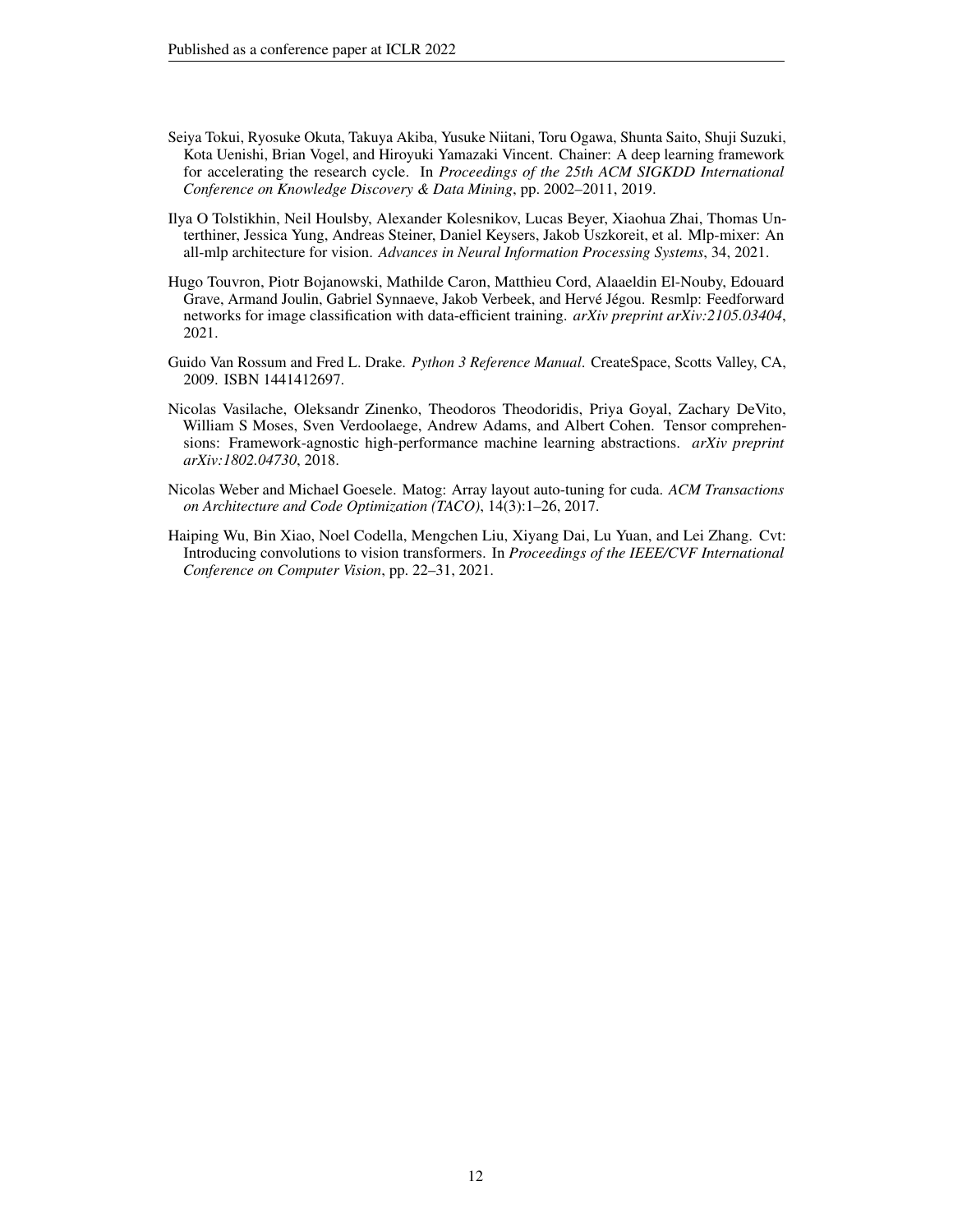# <span id="page-12-0"></span>A DISCUSSION OF SUPPORT FOR COMMON DL BLOCKS IN LABELED TENSORS

While most of labeled tensors packages were targeted at deep learning, none of them proposed integration of DL-specific blocks like convolutions. For illustrative purpose let us discuss different possible scenarios how labeled axes could be added to convolution:

- Should convolution stick to existing behavior and rely on axes order not names? If so, we get no additional checks, but create potential problems since axes names are required in other operations (e.g. reductions), but users should drop the names before every convolution, and reorder axes if necessary. Next, users have to set axes for convolution output, in agreement with input axes labels.
- Should convolution rely on axes names? If so, should axes names be fixed? For instance, convolution may require input to have dimensions ("channel", "height", "width") while all the other dimensions could be considered "batch-like" and preserved in the output? In this case, almost all the tensors will have the same axes names, thus name checks become meaningless. If one decides to apply attention or e.g. recurrent unit, each switch would require renaming axes.
- Should output names be predefined? Thus all tensors produced by convolutions would have the same labels, still preventing meaningful checks. That seems to produce more potential confusion than help.
- Should input axes names be propagated to output? If yes which names should be propagated? Output channels at first seem to be disconnected from input ones. However, in practice opposite is equally frequent: in depth-wise convolution each input has one-to-one correspondence with output. Setting up common rules for propagation of "height" and "width" labels meets similar questions and exceptions: compare padding='same' and padding='valid'.

Similar questions arise for other "building blocks" of DL.

The broader problem is to come up with a concept of axis "label" that is indeed helpful in development, i.e. sets restrictions that help in detecting or preventing coding errors, while introducing limited performance and coding overhead.

All design choices taken (including support of various DL blocks) should be in agreement with each other, guided by some high-level logic that works for multiple models and applications. This is hardly feasible without a well-defined concept of axis "label", which was not proposed by implementations.

## <span id="page-12-1"></span>B EINOPS AND EINSUM

einops notation is largely inspired by numpy.einsum and extends it for single-tensor transformations: in Listing [1](#page-5-2) only 2 operations of 17 (transpose and swap axes) can be implemented with einsum. We design interfaces in einops to be aligned with numpy.einsum for simultaneous usage. In the case study of multi-head attention, Appendix  $E$ , we demonstrate how they should interact together. Overall, einops implementation deviates from numpy.einsum in the following:

- einops supports arbitrary reductions (max-, min-, sum-, mean-, logaddexp-reductions as well as callables to support any other reduction) while einsum can be used to perform sum-reduction only.
- While einsum allows only one-character names for axes, einops supports multi-character ones: digits, underscore, and arbitrary capitalization are allowed, while space is used as a delimiter. For example, in einsum pattern 'hw c  $\rightarrow$  c hw' transposes 3-dimensional tensor, while this is an operation on 2-dimensional tensors in einops.
- While einsum implementations suffer from non-aligned support for spaces between names and capitals, einops notation is backend-independent.

In addition to these discrepancies, we introduce several new concepts in einops which are absent in numpy.einsum:

• *Composition and decomposition of axes*, a new core functionality described in Section [4.](#page-4-0)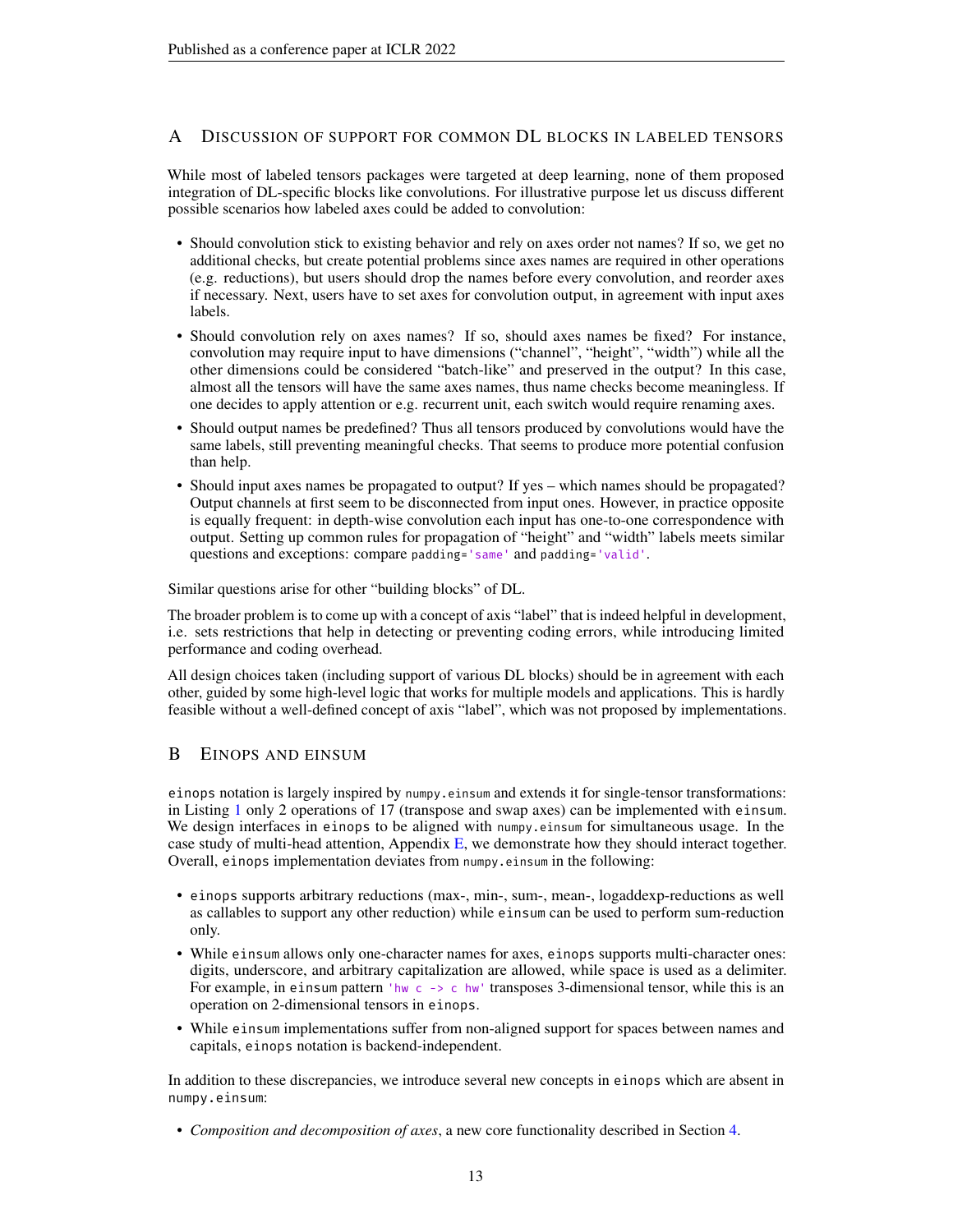- *Unitary axes*: in any pattern a user can use 1 to reflect axes of size one.
- Specification of axes size and verification of shapes and divisibility.
- *Anonymous axes*: axes that are present only on lhs or rhs can be specified with just size in the pattern. For example: repeat(x, 'h w -> h w c', c=3) can be repeat(x, 'h w -> h w 3'). Note that unitary axes are not a sub-case of anonymous axes.
- *Introduction of new axes* with einops.repeat by repeating elements along the axis. We demonstrate that this operation allows einops to support repeats and tiles.
- *List inputs*. einops accepts a list of tensors with identical shapes and dtypes, which are stacked. For example, rearrange([r, g, b, alpha], 'channel h w -> h w channel'). This extends einops to support tensor stacking and concatenations.
- *Layers*. einops functions have layer counterparts, e.g. einops.layers.torch.Rearrange('b c h w  $\rightarrow$  b (c h w)') can be used inside Sequential as one of the modules.<sup>[9](#page-13-1)</sup>

and at the same time we do not implement some features of numpy.einsum:

- *Axes repeats on lhs*. While einsum allows writing e.g. 'ii->' to get a matrix trace we dropped this in einops to prevent coding mistakes.
- *Multi-tensor transformations*. While there is an einops layer that operates on two tensors, the core functionality of einops used by most users is one-tensor transformations. However, einops novelties (new axes, anonymous axes, unitary axes, specification of axes sizes) can readily be applied to extend einsum.
- *Implicit indexing*. This feature relies on characters sorting, does not encourage descriptive axes names as those define output axes order, and makes output implicit, not explicit. Implicit indexing also cannot be applied to einops.reduce and einops.repeat. There is a negligible usage  $(< 1\%)$ of list-inputs syntax in numpy.einsum, and it is not added to einops.

## <span id="page-13-0"></span>C FORMAL GRAMMAR OF EINOPS PATTERNS

To accommodate differences, covered in appendix  $B$ , but still keep similarity with numpy.einsum, einops patterns follow a formal grammar defined in Listing [2.](#page-13-2) This grammar significantly evolved from the prototype stage of einops notation, when we performed a user study described in Appendix [D.](#page-13-3)

```
transformation_pattern = tensor_pattern, '->', tensor_pattern ;
tensor_pattern = [delimiter], axis_group, {',', delimiter, axis_group}, [delimiter] ;
axis_group = axis | "(", [delimiter], ")" | ( [delimiter], axis, {delimiter, axis},
    [delimiter] ) ;
axis = '...' | unitary axis | anonymous axes | named axis ;
unitary_axis = '1' ;
delimiter = ' ', {' '} ;
named_axis = <any python identifier that does not start or end with underscore> ;
anonymous_axis = <natural number greater than one> ;
```
Listing 2: Extended Backus–Naur Form grammar of einops pattern notation for a single tensor.

## <span id="page-13-3"></span>D CONFIRMATION OF READABILITY AND INTUITIVENESS

At the time of the first einops prototype, the idea of using operations with named axes tied to operation itself not to a tensor was not around within DL. Besides, among DL frameworks only pytorch had reasonable support for einsum (with multiple performance issues reported).

That is why at the prototype stage we developed a test to probe several design choices and to answer the following questions:

• Is the notation easy to pick up?

<span id="page-13-1"></span> $^{9}$ In examples from pytorch documentation (otherwise Sequential) modules are implemented using custom "forward" to accomplish this transformation with x.view or x.flatten.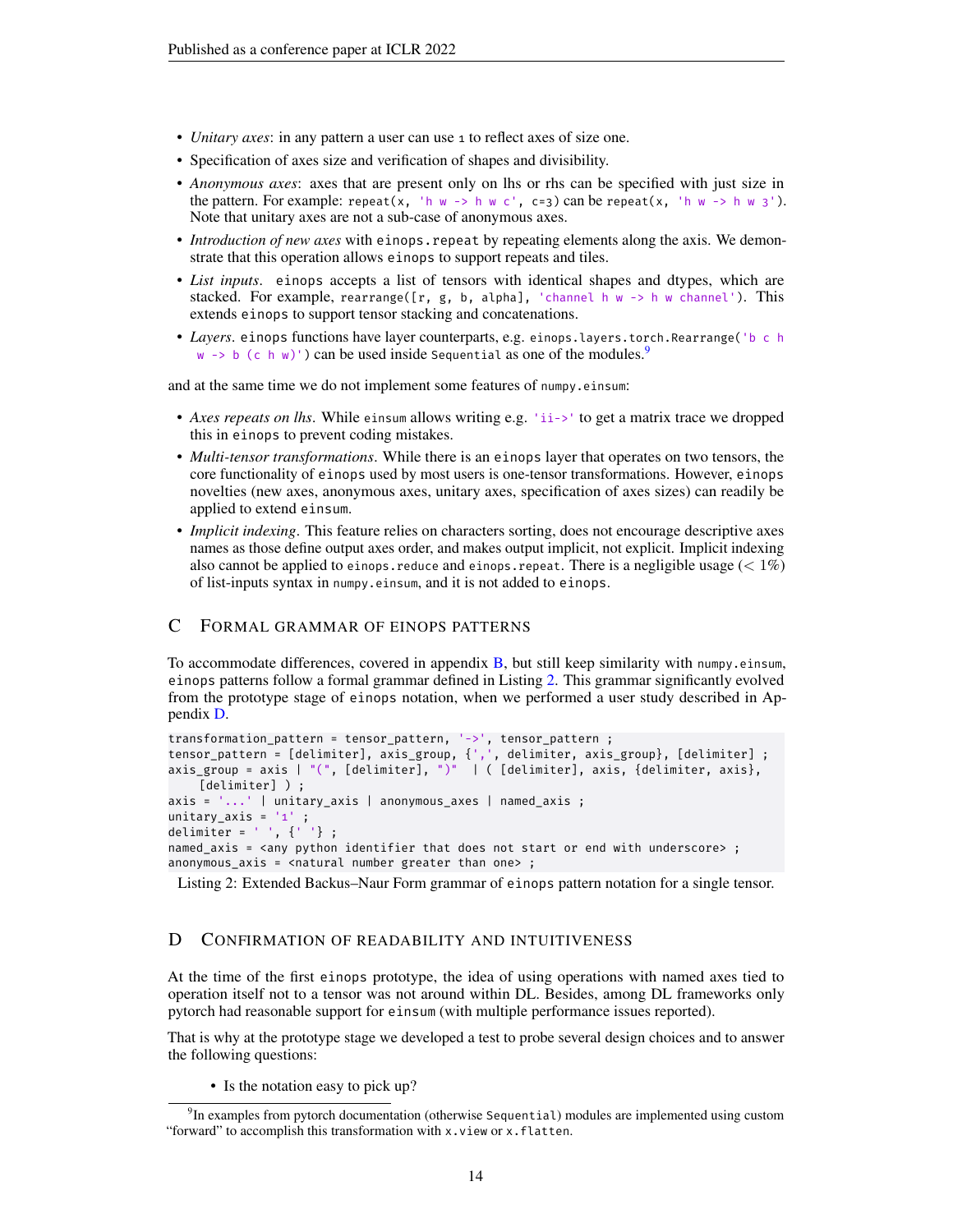- Does the notation require any specific introduction?
- Can users recognize operations without a context?

Specifically, 8 subjects with sufficient (>1 year) exposure to tensor programming in at least one of the DL frameworks were asked to complete the following questionnaire: subjects were not provided with any description of function, or implementation, or other context.<sup>[10](#page-14-0)</sup>

```
# All imports are ignored. What is the output of each print statement?
x = torch.zeros(10, 20, 30, 40)
y = transpose(x, 'bhwc->bchw')
print(y.shape) # Q1
y = \text{transpose}(x, 'bhwc -> bc(hw)')print(v.\text{shape}) # Q2
y = \text{transpose}(x, 'bhw(c, h1, w1) - b(h, h1)(w, w1)c', h1=2, w1=2)print(y.shape) # Q3
y = \text{transpose}(x, 'b(h, h_1)(w, w_1)c - \text{bbhw}(h_1w_1c)', h1=2, w1=2)
print(y.shape) # Q4
y1, y2 = transpose(x, 'bhw(c,g)->gbhwc', g=2)
print(y1.shape, y2.shape) # Q5
y = transpose(x, 'b1sb2t->b1b2st')
print(y.shape) # Q6
# operator @ is matrix multiplication
t = transpose(x, 'bchw->(bhw)c') @ torch.rand(20,50)
print(t.shape) # Q7
y = \text{transpose}(t, '(\text{bhw})c2-\text{b}c2\text{hw}', b\text{hw}=x.\text{shape}) # first operand is t
print(y.shape) # Q8
y = \text{transpose}(t, ' (bhw) c2 - \text{&} 2bhw', b=30, h=10)print(y.shape) # Q9
```
This user study had some additional ideas that were rejected later: comma as a delimiter within parenthesis (non-parenthesized commas conflict with numpy.einsum) and parsing of multiple shape arguments (e.g. b  $hw=x$ .shape). Even some participants who correctly answered corresponding questions (5 participants of 8 in both cases) reported they had initial confusion with these features.

Only two participants were aware about einsum function but not used that in their coding practice. Questions (Q1, Q2, Q6, Q7, Q9) were correctly answered by all participants. This confirms that notation based on named axes is intuitive and can be picked up without a special introduction. Post-questionnaire interview showed that participants could describe a particular context when an operation (e.g. Q1, Q3) could be used.

While single-character variables names (with an optional digit) did not cause confusion, we have replaced this due to conflicts with potential future features (e.g. unitary axes). Function name transpose was also changed to rearrange to avoid conflicts with existing operations in different DL frameworks.

However the real value of design choices in einops can be confirmed in a long time-scale and within large codebases, settings that can't be captured by small user studies.

<span id="page-14-0"></span><sup>&</sup>lt;sup>10</sup>Some participants had no experience with pytorch and they were informed that x.shape =  $[10, 20, 30, 40]$ .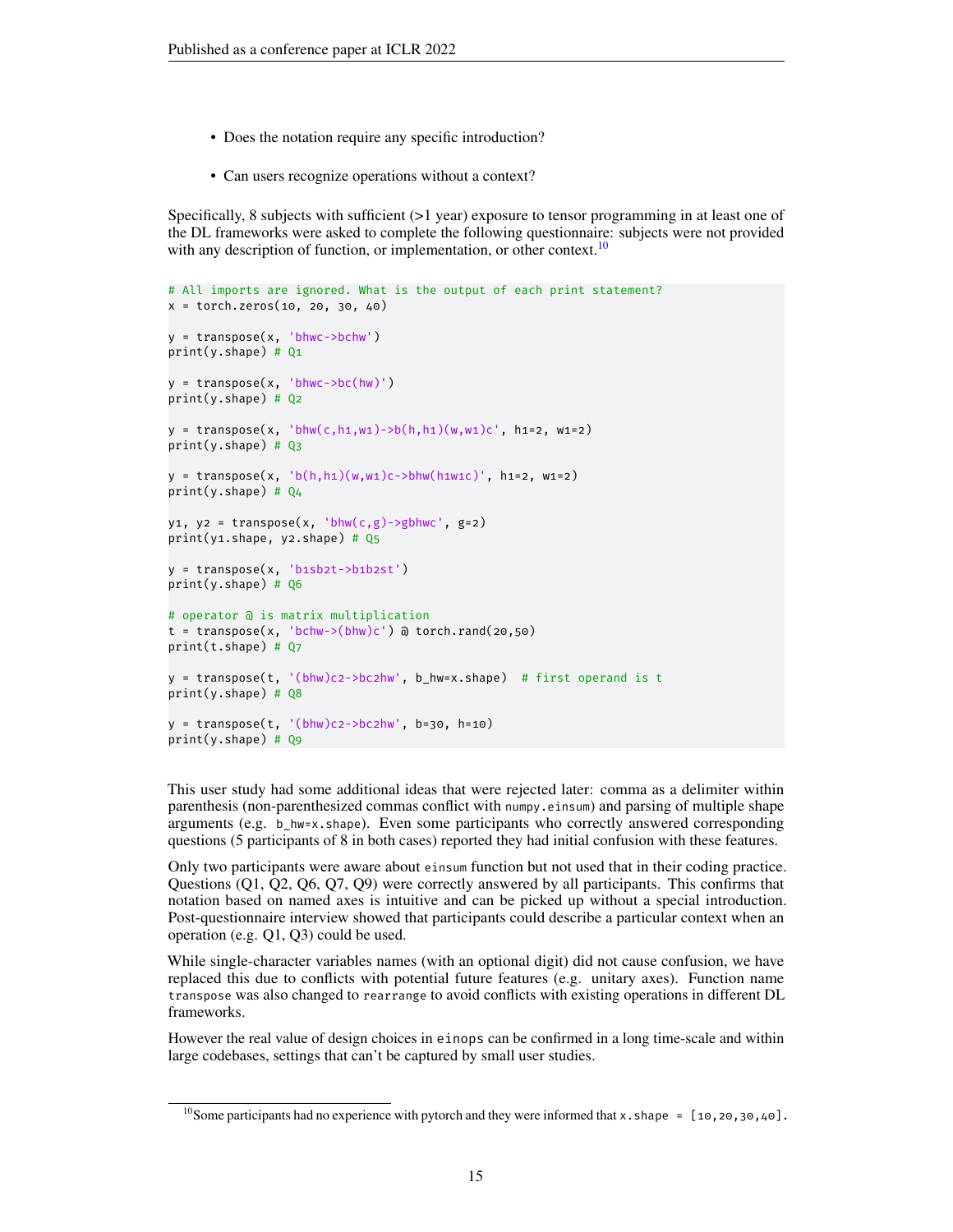## <span id="page-15-0"></span>E CASE STUDY: MULTI-HEAD ATTENTION

Below we provide a shortened implementation of multi-head attention based on [Huang](#page-10-13) [\(2018\)](#page-10-13). For brevity, we remove weights initialization and mask support.

```
1 class ScaledDotProductAttention(nn.Module):
2 def __init__(self, temperature, attn_dropout=0.1):
3 super().__init__()
4 self.temperature = temperature
5 self.dropout = nn.Dropout(attn_dropout)
6 self.softmax = nn.Softmax(dim=2)
7
8 def forward(self, q, k, v):
9 attn = torch.bmm(q, k.transpose(1, 2)) / self.temperature
10 attn = self.softmax(attn)
11 attn = self.dropout(attn)
12 output = torch.bmm(attn, v)
13
14 return output, attn
15
16
17 class MultiHeadAttention(nn.Module):
18 def __init__(self, n_head, d_model, d_k, d_v, dropout=0.1):
19 super(). __init__()
20 self.n_head = n_head
21 self.d_k = d_k
22 \text{self.d}_V = d_V23
24 self.w_qs = nn.Linear(d_model, n_head * d_k)
25 self.w_ks = nn.Linear(d_model, n-head * d_k)26 self.w_vs = nn.Linear(d_model, n_head * d_v)
27 self.attention = ScaledDotProductAttention(temperature=np.power(d_k, 0.5))
28 self.layer norm = nn.LayerNorm(d model)
29 self.fc = nn.Linear(n\_head * d_v, d_model)30 self.dropout = nn.Dropout(dropout)
31
32
33 def forward(self, q, k, v):
34 d_k, d_v, n_head = self.d_k, self.d_v, self.n_head
35
36 sz_b, len_q, _ = q.size()
37 sz_b, len_k, _ = k.size()
38 sz_b, len_v, _ = v.size()
39
40 residual = q
41
42 q = self.w_qs(q).view(sz_b, len_q, n_head, d_k)
43 k = self.w_ks(k).view(sz_b, len_k, n_head, d_k)
44 v = self.w_vs(v).view(sz_b, len_v, n_head, d_v)
45
46 q = q.permute(2, 0, 1, 3).contiguous().view(-1, len_q, d_k) # (n*b) x lq x dk
47 k = k.permute(2, 0, 1, 3).contiguous().view(-1, len_k, d_k) # (n*b) x lk x dk
48 v = v.permute(2, 0, 1, 3).contiguous().view(-1, len_v, d_v) # (n*b) x lv x dv
49
50 output, attn = self.attention(q, k, v)
51
52 output = output.view(n_head, sz_b, len_q, d_v)
53 output = output.permute(1, 2, 0, 3).contiguous().view(sz_b, len_q, -1) # b x lq
      x \left( n*dv \right)54
55 output = self.dropout(self.fc(output))
56 output = self.layer_norm(output + residual)
57
58 return output, attn
```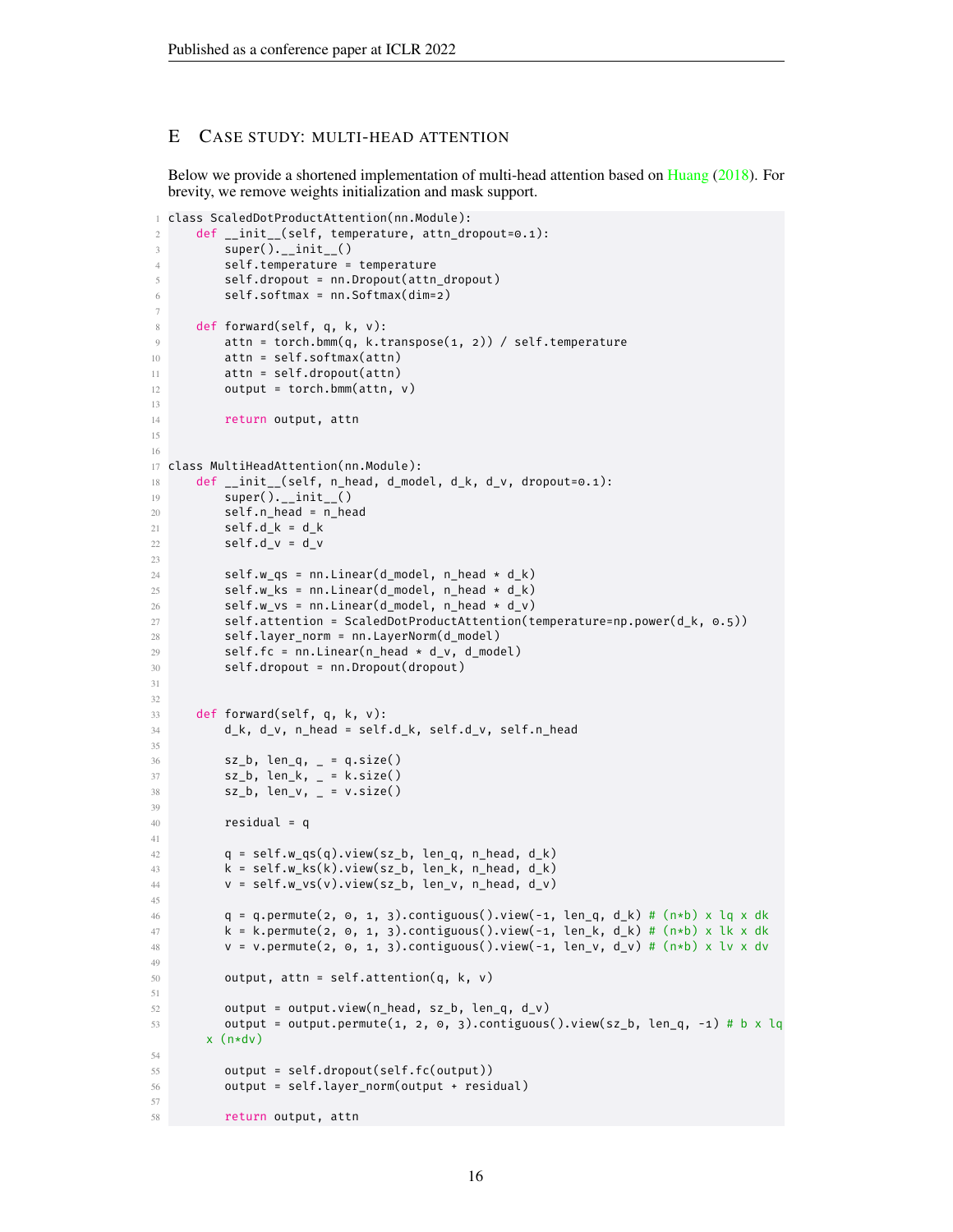Original implementation demonstrates a number of issues that we previously discussed: unchecked and hard-to-track transformations, necessity to keep comments about the shape. Frequent usage of -1 in reshapes makes it simple to introduce errors. The critical part of computations (attention) is offloaded to a separate module, which does not check input and which is not documented: dimensions of inputs and outputs are not defined, just as the connection between them. Thus, provided ScaledDotProductAttention cannot be considered as an independent, self-containing or reusable module.

Inlining of ScaledDotProductAttention inside MultiHeadAttention could improve the situation, but would also make the problem with shapes more obvious, as more comments would be required for inlined variables.

We can compare that with einops implementation, where all computations are done in a single module. Each axis is easy to track throughout the code. An axis index is needed three times (explicitly in softmax, implicitly in fc and layer\_norm), but those are easy to find from the code without any additional comments – which demonstrates how einops "implicitly annotates" code in the proximity.

```
1 class MultiHeadAttentionNew(nn.Module):
2 def __init__(self, n_head, d_model, d_k, d_v, dropout=0.1):
3 super().__init__()
4 self.n_head = n_head
5
6 self.w_qs = nn.Linear(d_model, n-head * d_k)7 self.w_ks = nn.Linear(d_model, n_head * d_k)
8 self.w_vs = nn.Linear(d_model, n_head * d_v)
9 self.fc = nn.Linear(n_head * d_v, d_model)
10
11 self.dropout = nn.Dropout(p=dropout)
12 self.attn_dropout = nn.Dropout(p=0.1)
13 self.layer_norm = nn.LayerNorm(d_model)
14
15 def forward(self, q, k, v):
16 residual = q
17 q = \text{rearrange}(\text{self.w}_q\text{q}(q), \text{ 'b l } (\text{h k}) \rightarrow \text{h b l k'}, \text{ h=self.n\_head})18 k = \text{rearrange}(\text{self.w\_ks}(k), \text{ 'b t } (h k) \text{ -> h b t k', h=self.n\_head})19 v = \text{rearrange}(\text{self.w\_vs}(v), 'b \text{ t} (h v) \rightarrow h b t v', h = \text{self.n\_head})20 attn = torch.einsum('hblk,hbtk->hblt', [q, k]) / np.sqrt(q.shape[-1])
21 attn = self.attn_dropout(attn.softmax(dim=-1))
22 output = torch.einsum('hblt,hbtv->hblv', [attn, v])
23 output = rearrange(output, 'h b l v -> b l (h v)')
24 output = self.dropout(self.fc(output))
25 output = self.layer_norm(output + residual)
26 return output, attn
```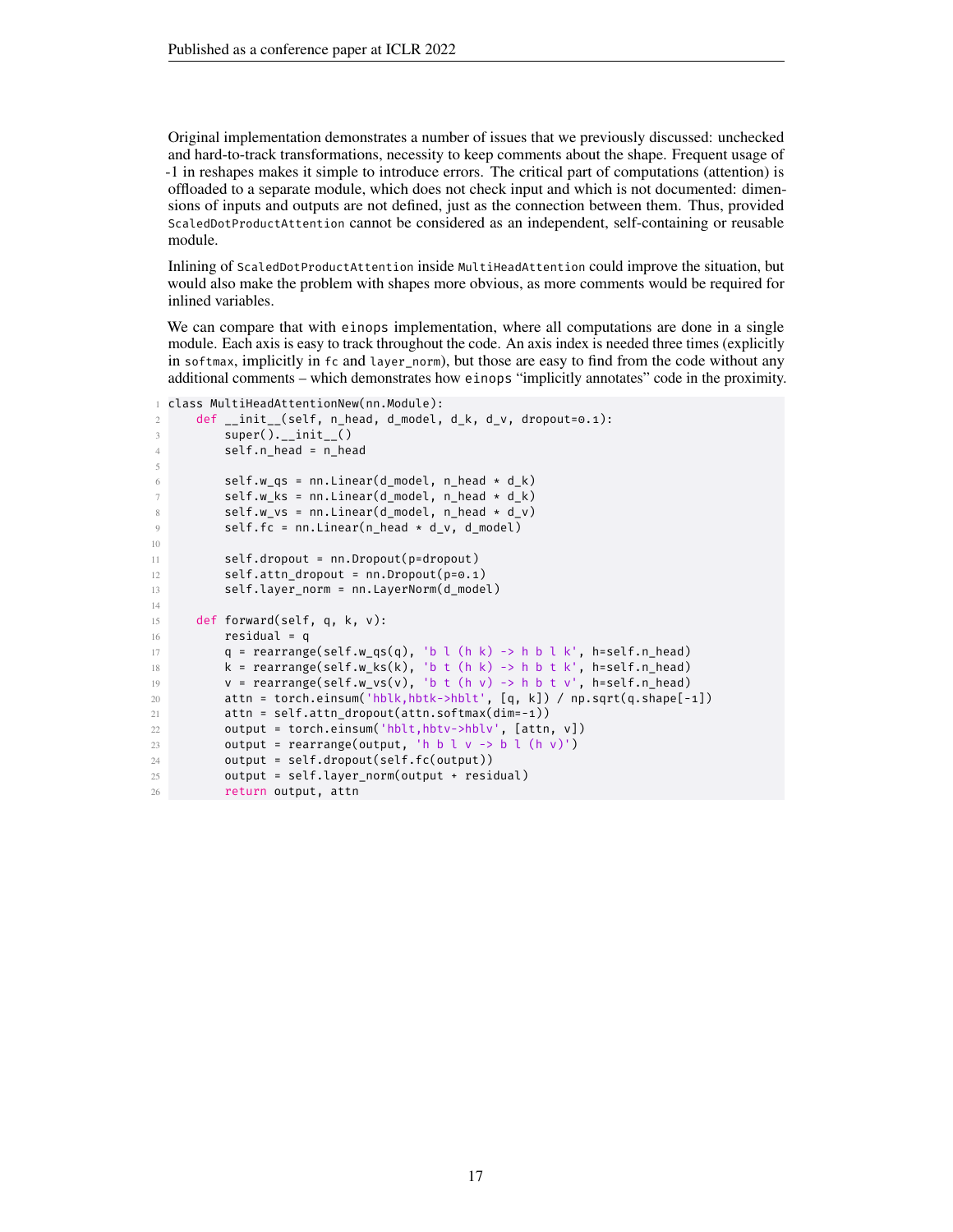## <span id="page-17-0"></span>F SQUEEZE EXAMPLE FROM GLOW WITH REVERSE TRANSFORMATION

Squeeze and unsqueeze implementations are derived from OpenAI's implementation of Glow [\(Kingma & Dhariwal,](#page-10-12) [2018\)](#page-10-12).

```
def squeeze2d(x, factor=2):
   assert factor >= 1
    if factor == 1:
       return x
    shape = x.get_shape()
   height = int(shape[1])width = int(shape[2])
   n_channels = int(shape[3])
   assert height % factor == \circ and width % factor == \circx = tf.reshape(x, [-1, height//factor, factor,
                       width//factor, factor, n_channels])
   x = tf.transpose(x, [0, 1, 3, 5, 2, 4])
   x = tf.reshape(x, [-1, height//factor, width //
                       factor, n_channels*factor*factor])
   return x
def unsqueeze2d(x, factor=2):
   assert factor >= 1
    if factor == 1:
       return x
    shape = x.get_shape()
   height = int(shape[1])width = int(shape[2])
   n channels = int(shape[3])
   assert n_channels >= 4 and n_channels % 4 == 0
   x = tf.reshape(
        x, (-1, height, width, int(n_channels/factor**2), factor, factor))
    x = tf.transpose(x, [0, 1, 4, 2, 5, 3])x = tf.reshape(x, (-1, int(height*factor)),int(width*factor), int(n_channels/factor**2)))
   return x
```
einops counterparts for both functions can be written as

rearrange(x, 'b (c h2 w2) h w -> b c (h h2) (w w2)', h2=factor, w2=factor) rearrange(x, 'b c (h h2) (w w2) -> b (c h2 w2) h w', h2=factor, w2=factor)

where one can readily see from the patterns that the second operation is inverse to the first one.

## <span id="page-17-1"></span>G EINOPS PERFORMANCE

To demonstrate that the overhead brought by einops on top of DL framework is negligible we measure performance of several case studies. We compare original pytorch implementations and their einops versions in the following scenarios, see Table [1:](#page-18-1) CPU or CUDA backends, with enabled or disabled JIT (just-in-time compilation), different input tensor sizes. In our performance benchmark we use einops 0.3.2, pytorch 1.7.1+cu110, CUDA 11.0. We use AWS EC2 p3.2xlarge instance for benchmarks. The average time of the forward pass is measured in milliseconds by IPython's module timeit. For multi-head attention case study, see Appendix  $E$ , einops implementation uses pytorch einsum operation which gives additional overhead. That is why, for this case study we consider einops implementation with and without einsum. For the case of unsqueeze, we use popular open-source port to pytorch <https://github.com/chaiyujin/glow-pytorch>.

From these benchmarks even einops-rich code works on a similar range of speeds as pytorch-only. In particular, unsqueeze2d consists only of einops operation, shows similar speed both on CPU for various input sizes and GPU with larger input sizes. Since computationally most expensive operations are convolutions and tensor products (linear layers, attention), not rearrangements, this overhead will typically have marginal contribution to the result. Thus, attention and permutator are closer to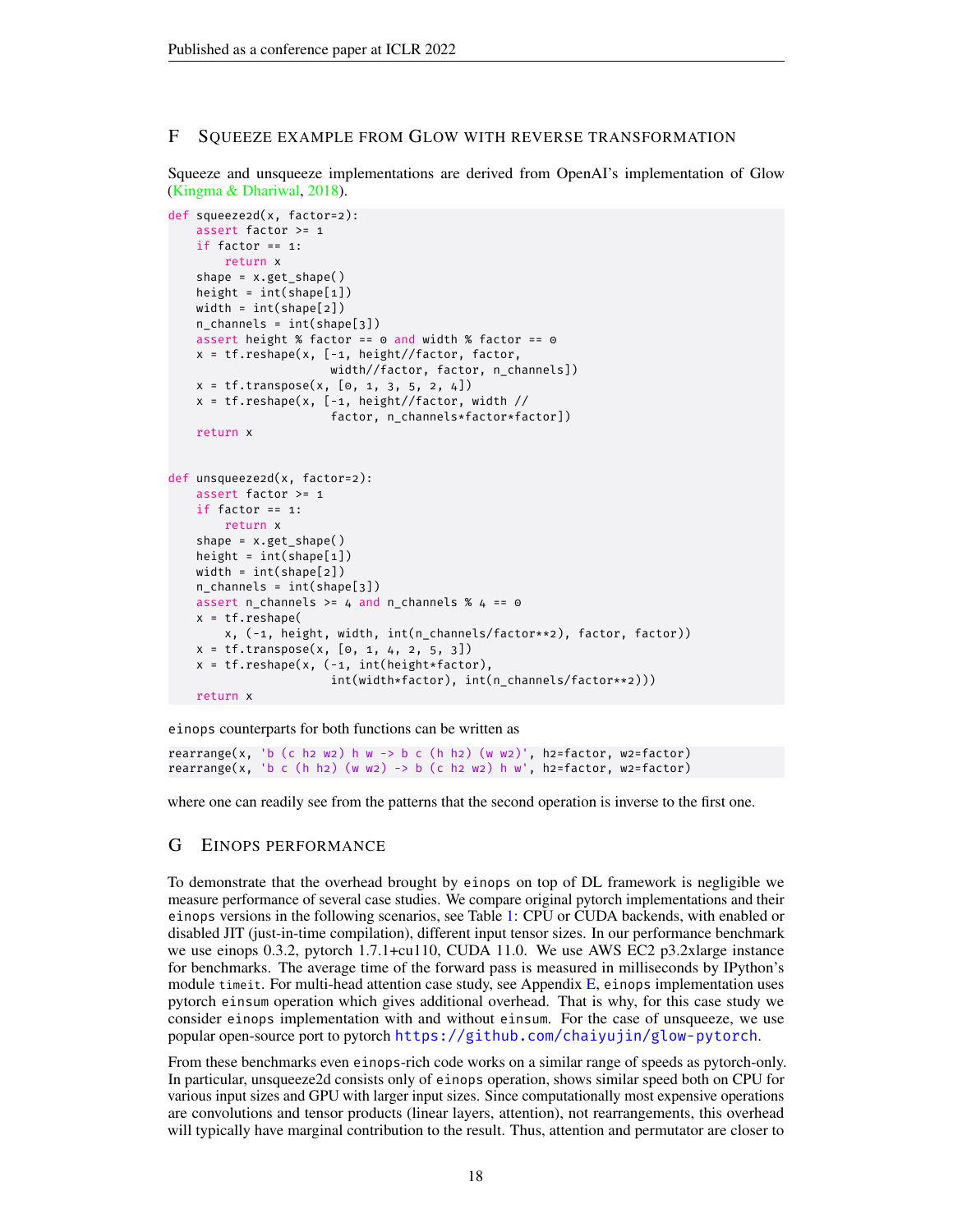practical use cases, and demonstrate that difference in performance becomes notable only for small inputs when GPU is used.

| Case Study  | <b>Input Size</b>   | Impl.                            | <b>CPU</b> Backend<br>$w/o$ JIT<br>ЛT                       |                                                          | <b>CUDA Backend</b><br>w/o JIT<br><b>JIT</b>          |                                                       |
|-------------|---------------------|----------------------------------|-------------------------------------------------------------|----------------------------------------------------------|-------------------------------------------------------|-------------------------------------------------------|
|             | (32, 64, 512)       | einops<br>w/o einsum<br>original | $21.85 \pm 0.04$<br>$21.31 \pm 0.04$<br>$21.09 \pm 0.03$    | $21.13 \pm 0.03$<br>20.99±0.06<br>$20.85 \pm 0.05$       | $1.30 \pm 0.00$<br>$1.14 \pm 0.00$<br>$1.02 \pm 0.00$ | $1.05 \pm 0.00$<br>$0.90 \pm 0.00$<br>$0.71 \pm 0.00$ |
| attention   | (32, 128, 512)      | einops<br>w/o einsum<br>original | $48.06 \pm 0.06$<br>$46.94 \pm 0.04$<br>$46.87 \pm 0.08$    | $47.37 \pm 0.05$<br>$46.28 \pm 0.05$<br>$46.33 \pm 0.04$ | $1.39 \pm 0.00$<br>$1.28 \pm 0.00$<br>$1.29 \pm 0.00$ | $1.30 \pm 0.00$<br>$1.29 \pm 0.00$<br>$1.28 \pm 0.00$ |
|             | (32, 256, 512)      | einops<br>w/o einsum<br>original | $150.40 \pm 0.18$<br>$146.01 \pm 0.20$<br>$145.19 \pm 2.07$ | $149.53 \pm 0.17$<br>144.96±0.19<br>$145.94 \pm 0.21$    | $2.78 \pm 0.00$<br>$2.75 \pm 0.00$<br>$2.75 \pm 0.00$ | $2.79 \pm 0.00$<br>$2.76 \pm 0.00$<br>$2.75 \pm 0.00$ |
|             | (32, 512, 512)      | einops<br>w/o einsum<br>original | $495.31 \pm 1.19$<br>$488.37\pm0.93$<br>491.20±2.79         | $493.90 \pm 0.60$<br>487.16±0.96<br>$488.64 \pm 0.23$    | $6.51 \pm 0.00$<br>$6.47 \pm 0.00$<br>$6.45 \pm 0.01$ | $6.53 \pm 0.01$<br>$6.48 \pm 0.01$<br>$6.46 \pm 0.00$ |
| permutator  | (32, 32, 32, 32)    | einops<br>original               | $7.05 \pm 0.01$<br>$7.08 \pm 0.02$                          | $7.03 \pm 0.01$<br>$7.05 \pm 0.02$                       | $0.52 \pm 0.00$<br>$0.44 \pm 0.00$                    | $0.52 \pm 0.00$<br>$0.40 \pm 0.00$                    |
|             | (64, 64, 64, 64)    | einops<br>original               | $237.53 \pm 1.67$<br>234.57±0.17                            | $237.05 \pm 0.24$<br>234.66±0.21                         | $2.51 \pm 0.00$<br>$2.50 \pm 0.01$                    | $2.56 \pm 0.00$<br>$2.54 \pm 0.00$                    |
|             | (32, 32, 32, 32)    | einops<br>original               | $1.68 \pm 0.00$<br>$1.66 \pm 0.00$                          | $1.73 \pm 0.00$<br>$1.72 \pm 0.00$                       | $0.07 \pm 0.00$<br>$0.05 \pm 0.00$                    | $0.13 \pm 0.00$<br>$0.09 \pm 0.00$                    |
| unsqueeze2d | (32, 64, 64, 64)    | einops<br>original               | $16.91 \pm 0.02$<br>$16.89 \pm 0.03$                        | $17.01 \pm 0.04$<br>$17.14 \pm 0.02$                     | $0.14 \pm 0.00$<br>$0.12 \pm 0.00$                    | $0.19 \pm 0.00$<br>$0.14 \pm 0.00$                    |
|             | (32, 128, 128, 128) | einops<br>original               | $129.53 \pm 0.05$<br>$129.16\pm0.16$                        | $129.95 \pm 0.10$<br>$131.44 \pm 0.12$                   | $0.71 \pm 0.00$<br>$0.69 \pm 0.00$                    | $0.76 \pm 0.00$<br>$0.72 \pm 0.00$                    |

<span id="page-18-1"></span>Table 1: Performance comparison between original pytorch implementation and its einops version for different case studies. Performance is measured in ms via IPython's timeit module.

# <span id="page-18-0"></span>H ROLE OF CACHING

To estimate the role of caching we conduct a study with very small numpy arrays, where we generate  $10<sup>4</sup>$  patterns performing the same transformation using IPython's timeit functionality. Cache can't accommodate all these patterns and runs syntax parsing, validation and inference of dimensions.

```
from einops import rearrange
import numpy as np
patterns = [
    f'i{i} (j k) l m ... -> i{i} j (k l) (m ...)'
   for i in range(10_000)
]
x = np{\text{.}zeros}([2, 2, 2, 2, 2]) # small tensor
# caching mechanism is not used
%%timeit
for pattern in patterns:
   rearrange(x, pattern, j=2)
# caching is in use
%%timeit
pattern = patterns[0]
for _pattern in patterns:
```
rearrange(x, pattern, j=2)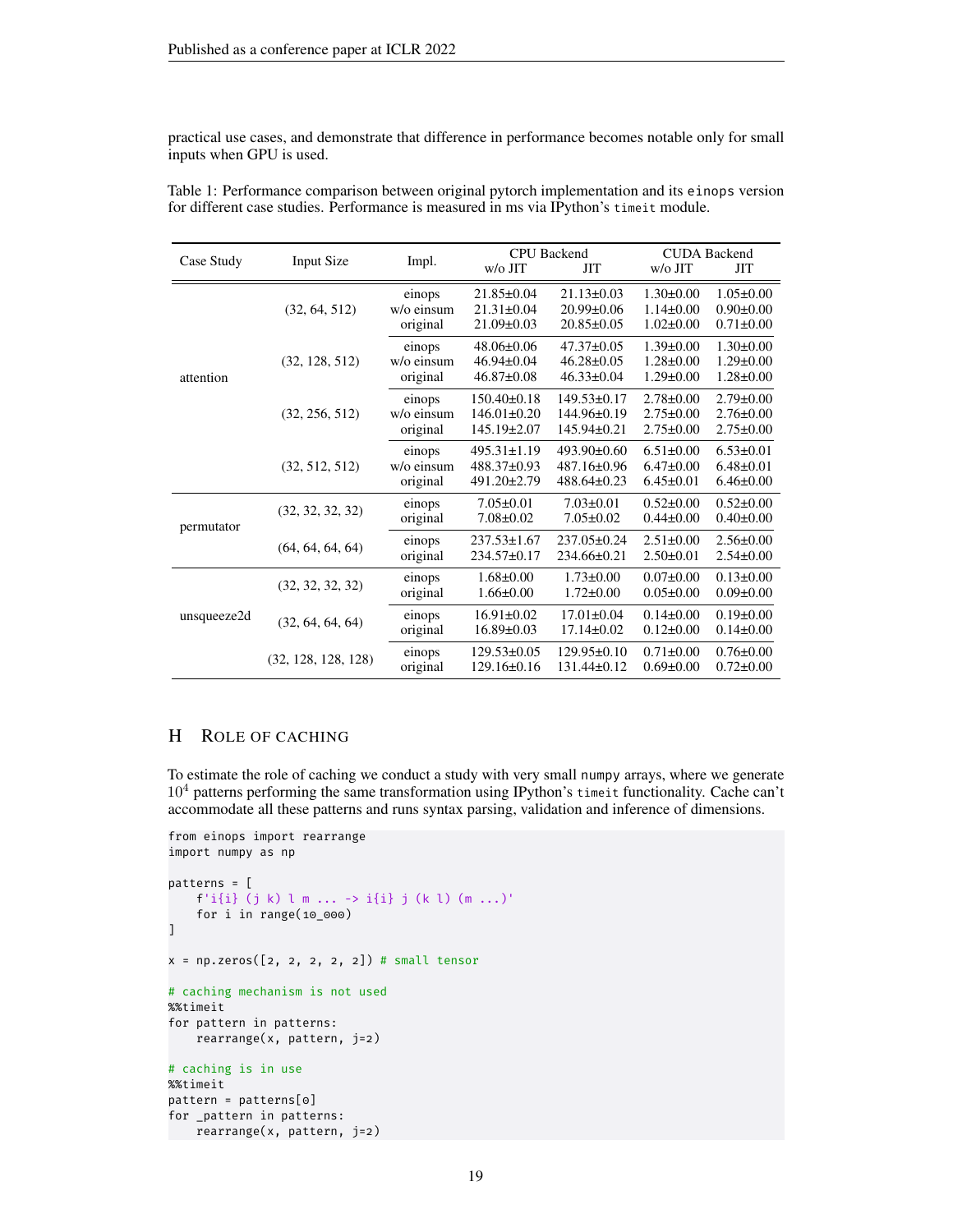Outputs for the two cases show more than 10-fold difference:

- without caching: 663 ms  $\pm$  20.9 ms per loop (mean  $\pm$  std. dev. of 7 runs)
- with caching:  $37.1 \text{ ms} \pm 165 \text{ }\mu\text{s}$  per loop (mean  $\pm$  std. dev. of 7 runs)

Times were measured on Macbook Pro 2018 using Python 3.9.0, numpy 1.20.3 and einops 0.3.2.

# <span id="page-19-0"></span>I EINOPS FLEXIBILITY AND APPLICABILITY

To confirm wide applicability of einops, we search for Github code in pytorch that actively relies on view/reshape/transpose/permute. We restrictively consider only popular (>1000 stars) repositories. Official documentation, examples and torchvision are also included (all three repositories pass the previous criterion). We sample 16 fragments that cover a diverse set of applications and architectures and also smaller fragments from the same repositories, see Table [2.](#page-19-1)

<span id="page-19-1"></span>Table 2: Comparison between original implementation and rewritten version with einops measured in number of code lines and characters.

|                             | # Lines  |        | # Characters |        |
|-----------------------------|----------|--------|--------------|--------|
| Fragment                    | Original | einops | Original     | einops |
| LeNet-like network          | 19       | 15     | 626          | 352    |
| Super-resolution            | 17       | 11     | 678          | 478    |
| Style transfer              | 6        | 3      | 192          | 107    |
| LSTM and language modeling  | 15       | 16     | 745          | 753    |
| LSTM token-by-token         | 31       | 22     | 1266         | 990    |
| <b>ShuffleNet</b>           | 126      | 43     | 4007         | 1932   |
| ResNet                      | 58       | 42     | 2106         | 1658   |
| <b>FastText</b>             | 24       | 8      | 723          | 281    |
| CNN for text classification | 43       | 16     | 1767         | 799    |
| Tacotron                    | 36       | 23     | 818          | 662    |
| Transformer's attention     | 78       | 32     | 2637         | 1538   |
| Self-attention GANs         | 34       | 19     | 1506         | 959    |
| Time-sequence prediction    | 27       | 25     | 1125         | 1015   |
| Spacial transformer network | 36       | 27     | 1099         | 1012   |
| Highway convolutions        | 6        | 6      | 256          | 239    |
| <b>GLOW</b>                 | 30       | 5      | 917          | 250    |

These examples are rewritten in einops and torch.einsum: interface of models is kept identical to the original implementation to demonstrate that einops does not demand global code adjustments. In addition, introduction of einops layers allows to avoid new classes and to reuse nn.Sequential in four cases (LeNet, Super-resolution, FastText, ResNet).

Resulting code in einops is shorter, see Table [2,](#page-19-1) while we use fewer method chains and do not pack multiple operations in a single line. Out of 16 fragments, in one case length (measured in number of code lines or in number of characters – results are identical) is higher than in original (LSTM and language modeling), in one case is identical (Highway convolutions), and in all other cases is tangibly lower. $11$ 

<span id="page-19-2"></span> $<sup>11</sup>$  Side-to-side comparison between original code and  $e$  inops version with comments can be found online</sup> https://einops.rocks/pytorch-examples.html